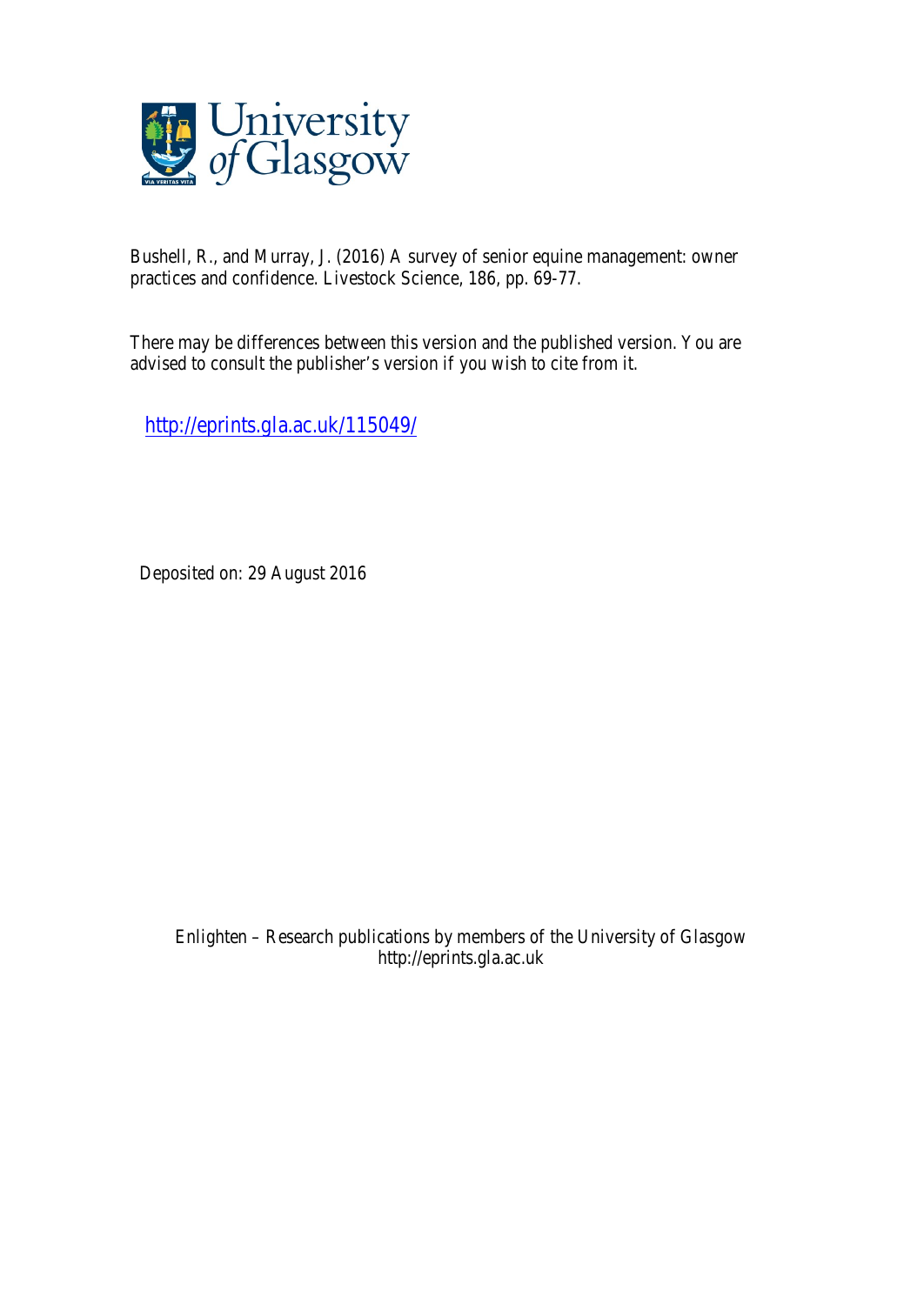# **A SURVEY OF SENIOR EQUINE MANAGEMENT: OWNER PRACTICES AND CONFIDENCE**

- 3 R.Bushell<sup>1a</sup> and J.Murray<sup>2</sup>
- *<sup>1</sup> School of Biological Sciences, University of Edinburgh, The King's Buildings*  EH9 3BF, *UK*
- *<sup>2</sup> Faculty of Veterinary Medicine, University of Glasgow Veterinary School, Bearsden Road, Glasgow, G61 1QH, UK*
- *<sup>a</sup> Madam's Hill, Easthope, Nr Much Wenlock, Shropshire, TF13 6DJ, UK*
- 9 Corresponding author: Rebecca Bushell. bushellr@live.com 01746785269

#### **Abstract**

 Senior equines (16 years and over) comprise a significant proportion of the global equine population and there is concern that their management practices may not be entirely appropriate, particularly given recent evidence to suggest an under recognition of disease for which alterations are necessary to ensure optimal care. However, there has been minimal research to investigate the appropriateness of senior equine care and how capable their carers' are in providing care. Consequently, this study used a survey approach to investigate the management practices and health care provision for senior equines. A series of likert type questions were used to assess respondent confidence in aspects of management regimes, recognition of age associated equine conditions, and perceived importance of nutrition advice sources, using a scale of 1-5 (1 being low and 5 high confidence). In addition, a combination of multiple response and open questions were used to report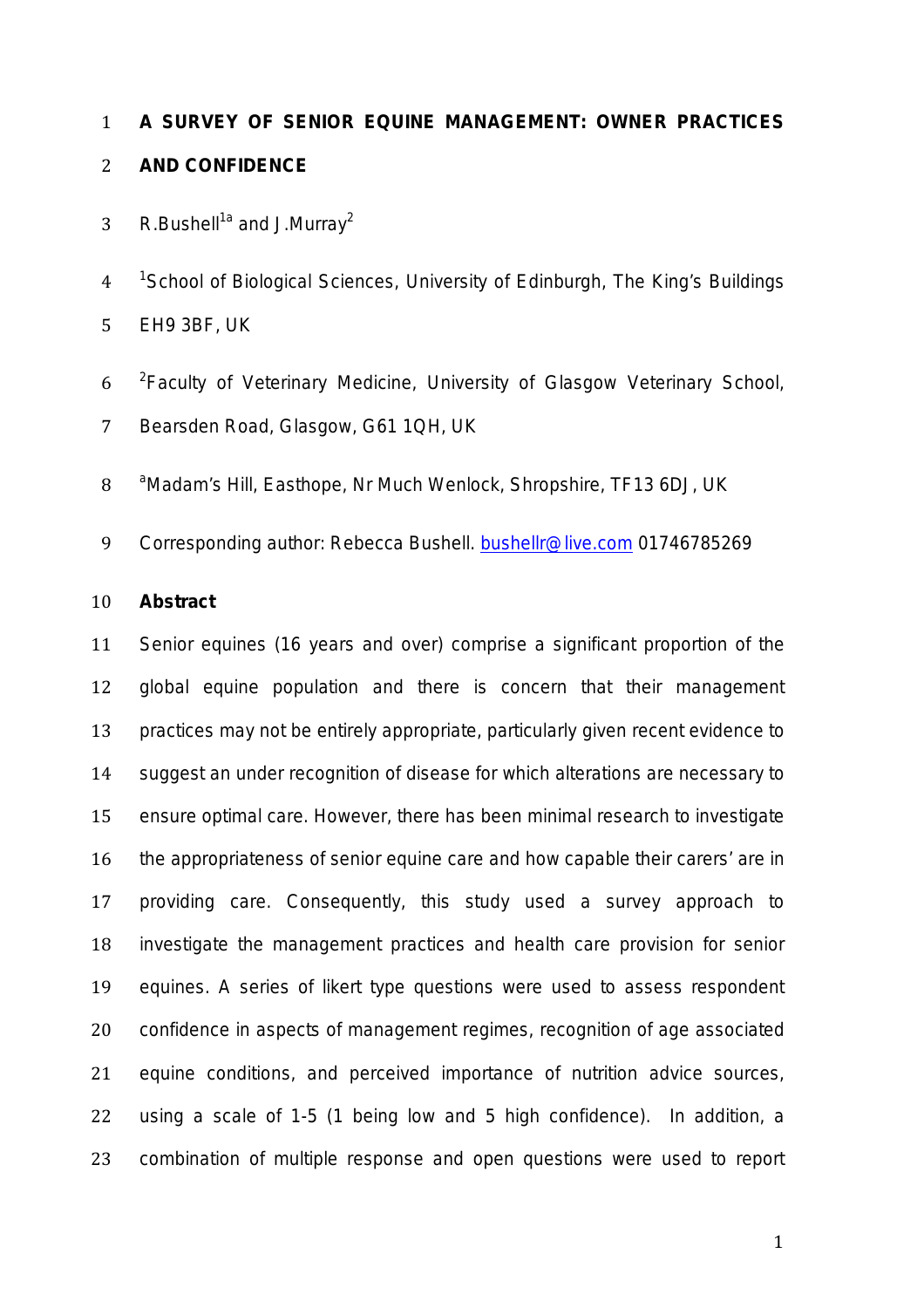management practices in place. The survey was administered to those enrolled on a massive open online equine nutrition course and received 1342 responses. Results indicated an encouraging provision of care for senior equines, with associated high carer confidence in management regimes and concerted effort to understand and fulfil their senior equines requirements. However, the study highlighted key areas of requirements for owner education. In particular, the combined lack of frequent body condition monitoring and low confidence in disease recognition and supplement feeding. There was also a prevalence of suboptimal strategic worming and dry hay feeding. Given that veterinarians were consistently considered as the most important advice source it is likely that they will have an important role to play in the education that is required.

**Key words (5):** Equine, senior, nutrition, management, survey.

## **Introduction**

 Aging equines represent an increasing proportion of the global equine population (Ireland *et al.,* 2011), but they can often be overlooked. Inappropriate management regimes can facilitate or exacerbate diseases and conditions at any time of life (Secombe and Lester, 2012). But, whilst age is not necessarily indicative of degeneration, senescence increasingly predisposes equines to particular conditions, the majority of which are related, to nutrition (Jarvis, 2009). Loss of body weight and or condition is prevalent (Jarvis, 2009) and could be influenced by a variety of age-associated factors including endocrine disorders, digestive dysfunction from dentition to nutrient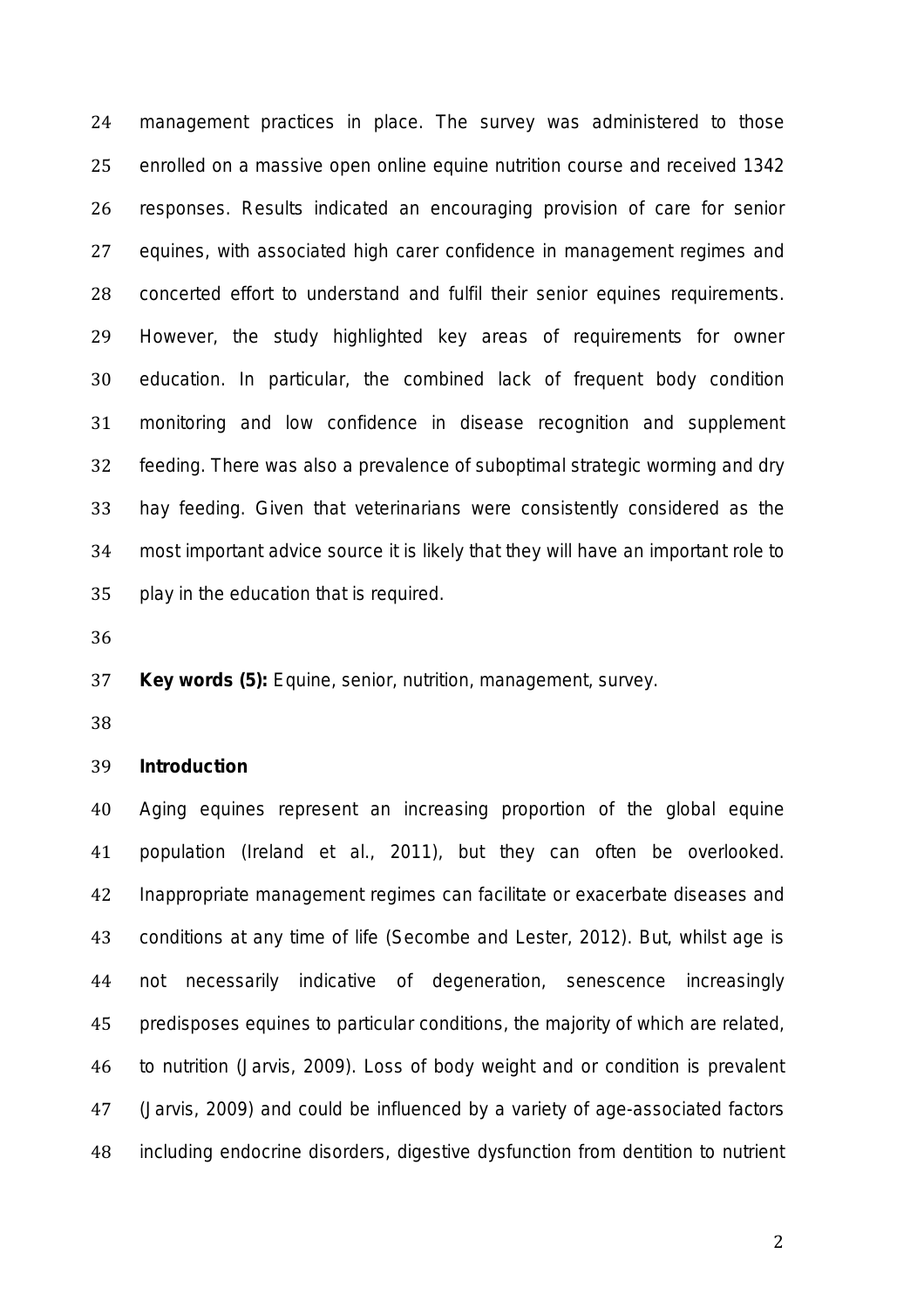absorption, in-appetence, and musculoskeletal conditions (Elzinga *et al,* 2011; Durham *et al*, 2014). In addition obesity is also a major concern and exacerbates age associated disease (Alford *et al*, 2001) and requires different management (Geor and Harris, 2009; Secombe and Lester, 2012). It is essential therefore that owners have sufficient knowledge to formulate management and nutritional regimes, and also that they monitor their senior equines condition to assess if or indeed when alterations are required (Geor and Harris, 2009; Durham *et al.,* 2014) thus optimising senior equine care. For owners to do this requires that they have the necessary information but there is a paucity of health, disease, and nutritional information for the senior equine (Ireland *et al,* 2011) and a variety of sources, which may undermine their confidence. There have been few attempts to assess the feeding and management practices of senior equines, particularly with a view to the confidence owners have in both recognizing prevalent conditions and formulating their management regimes as a consequence. The objectives of the present study were firstly, to assess in general the feeding and management practices of senior equines for their appropriateness. Secondly, to assess owner confidence in recognizing conditions associated with the senior equine and formulating management regimes in relation to their experience. Finally, to ascertain which sources of information are most important for them in so doing.

## **Materials and methods**

*Study population*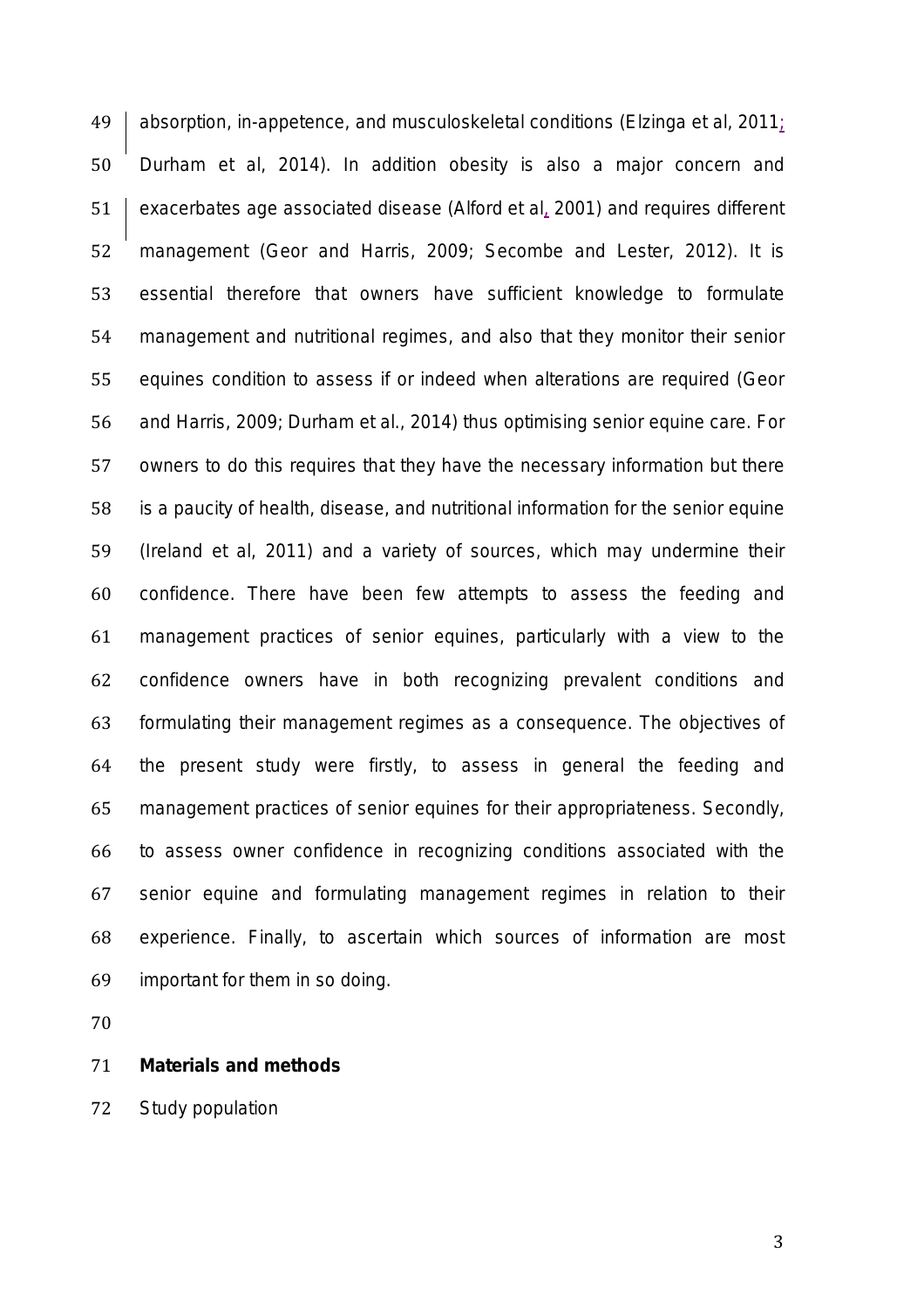The study population included those enrolled on a massive open online course in equine nutrition, which ran from February to March 2014. The course was provided by Coursera, which is an online platform offering free open courses in a variety of disciplines through affiliated academic institutions. Participation can have multiple motivations from furthering knowledge to enhancing career prospects as statements of accomplishment and verified certificates are available. Those enrolled on this course represented various nationalities and equine backgrounds. Thus, this offered an ideal opportunity to reach a large population of horses owners or carers.

# *Questionnaire Design*

 An online survey was created in Survey Monkey, a free online software for survey development and administration. specifically for the purposes of the survey to gather information on the feeding and management practices of senior equines, to assess owner confidence in these practices and disease recognition, and investigate sources of nutritional advice. Participants were asked to complete the survey at the start of the course. The senior equine was defined as 16 years and older to encompass all ages considered in previous literature (McGowan, 2010a; Ireland *et al.,* 2011). The survey comprised three sections: (1) demographics of owner and equines; (2) current feeding practices and management of senior equines; (3) owner confidence and advice sources. The majority of questions were either multiple choice, 96 some allowing multiple responses, or likert scale rating questions where there was a choice of a number of fixed alternatives Open text boxes allowed for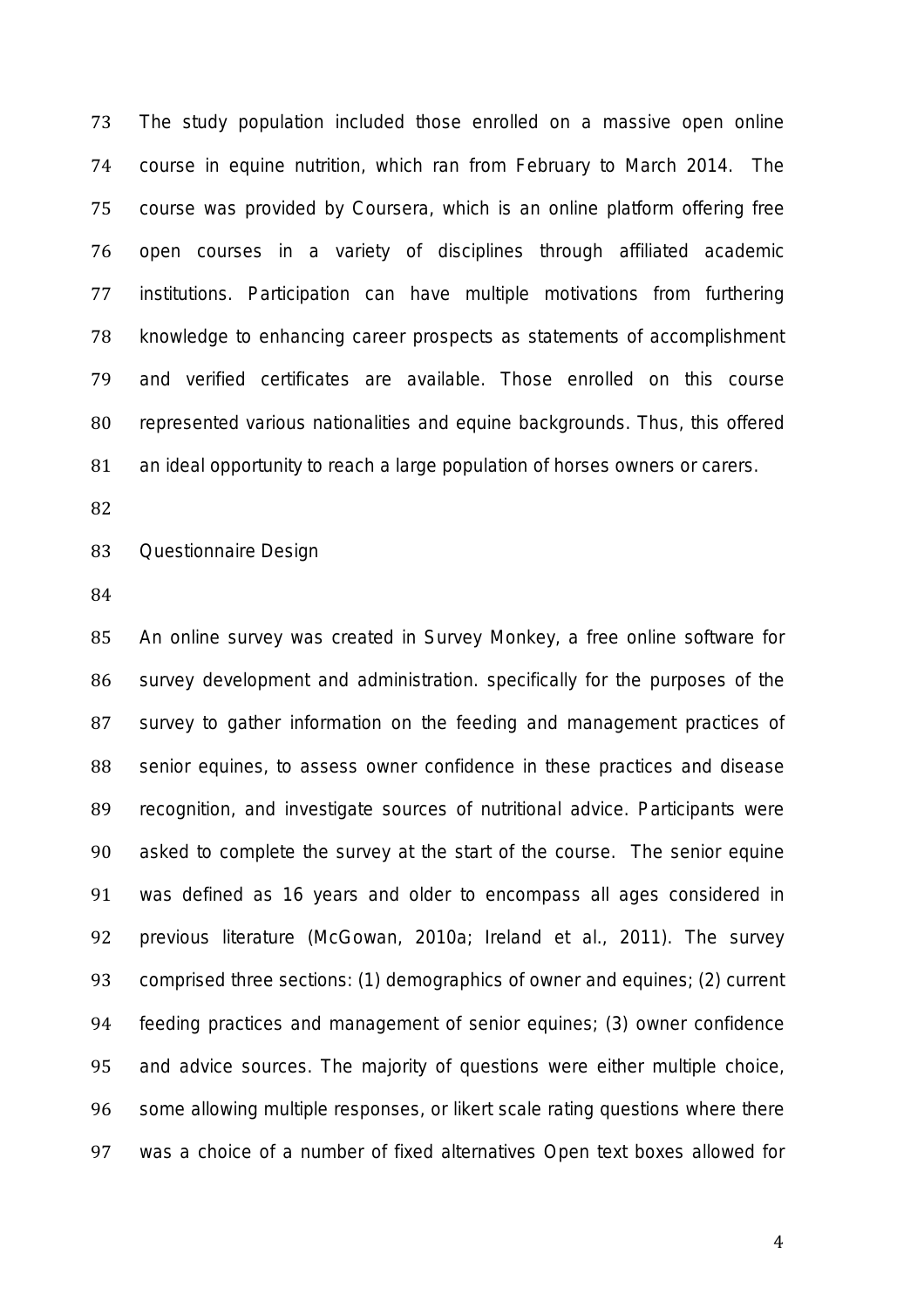'other' comments. Only participants with senior equine management experience answered questions pertaining to senior equine management. Every effort was made to link the questions to the research objectives and to control for confounding factors. A pilot study was conducted to identify technical issues with administration and clarity of questions and instructions.

*Statistical treatment of results*

 Data were gathered in Survey Monkey and downloaded into excel where open responses were manually sorted into common themes and other responses transformed into appropriate form before export to SPSS statistical software version 19. Descriptive statistics were obtained including frequencies and proportions with 95% confidence interval for categorical data, whilst medians, modes, with interquartile ranges (IQR) for continuous and likert responses. Pearson Chi- squared tests were used to assess associations between categorical variables and Spearman Rho for correlations. Kruskal wallis or friedman test were used to analyse variation in likert response levels and Wilcoxon signed rank sum tests to test statistical significance of variation between paired categorical data. Influences for average confidence levels were analysed by fitting independent variables with P values of <0.05 and potential biological significance into a generalized linear mixed models with wald chi-square tests of significance. The most parsimonious model was found by sequential removal of non-significant variables, in order of least significance. Significance levels for all analyses were set at *p d* 0.05.

**Results**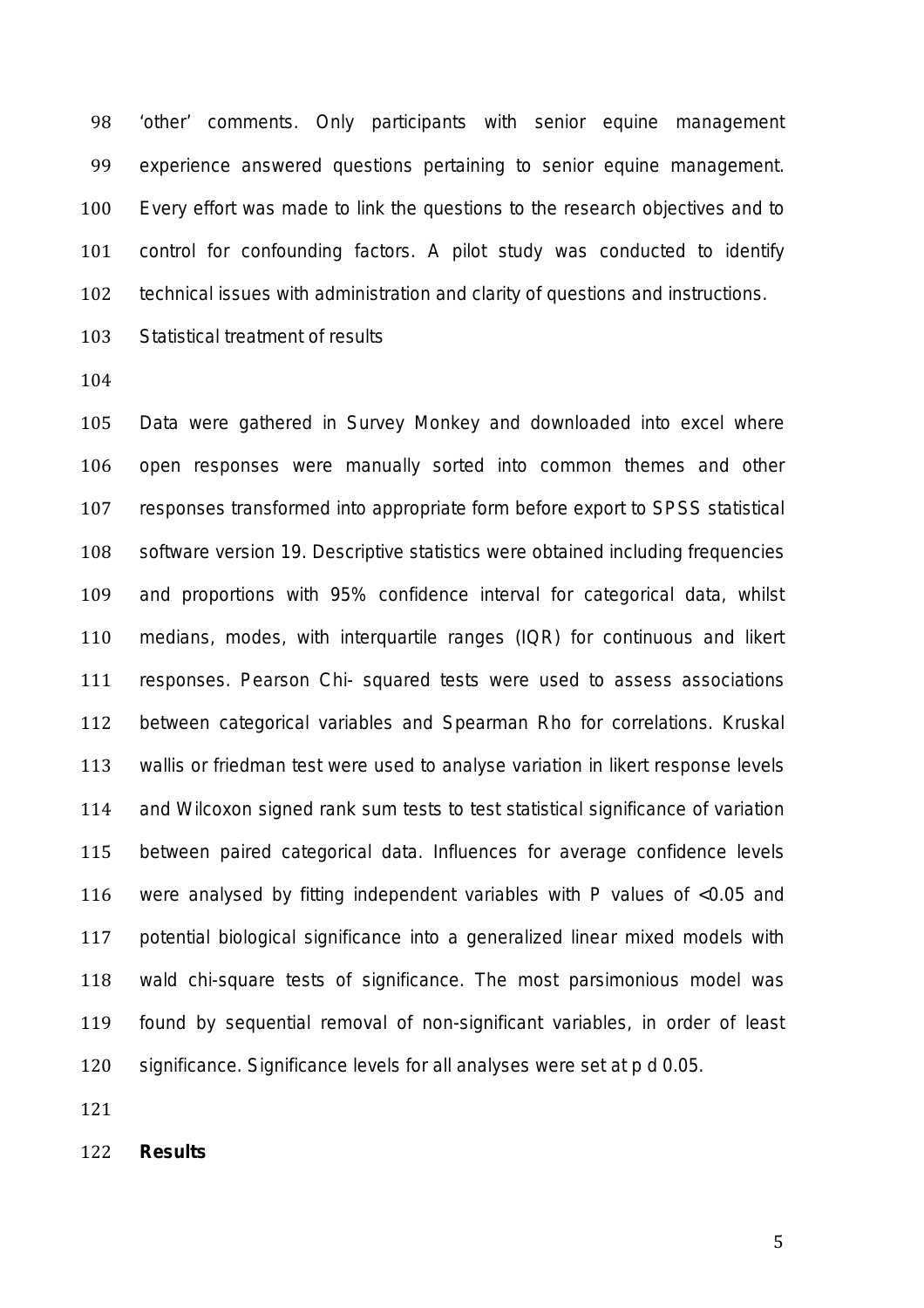*Demographics*

 Of the 10,268 individuals registered on the equine nutrition course, 1,342 responded to the survey (13% response rate). Respondents were predominantly (91%) female and in age groups 25-34 (25%) or 45-54 (23%). Countries of residence covered all continents with Great Britain and Ireland being most common (32%). The USA, (28%), rest of Europe, (18%) and Canada (11%) were also common. 39% of respondents listed equine industry related professions and of these, 83.% were involved equine care and management, with 48% specifically health care related. Equine management experience was typically high (25% over 26 years); however, senior equine management experience was consistently lower (*Z* = -26.810, *p* < 0.0005), predominantly (24%) 1-5 years (Figure 1). Survey respondents managed a total of 13,367 equines, of which 28% were senior. Senior breeds most commonly represented were thoroughbreds and thoroughbred crosses (21%), followed by ponies (13%) of which the majority (61%) were native to Britain. Breeds with counts less than 10, not readily categorized within another group were classified as other (8.%). The majority of senior equines were used mainly for hacking/pleasure purposes (54.%) and retired or companion animals (43%); however, a large proportion (22.%) were still in medium to heavy intensity work.

*Senior equine monitoring and health care provision*

 Body condition scoring (BCS) was assessed more frequently than weight, but 146 not significantly so  $(p = 0.053)$ , weight being most commonly assessed monthly (30%) and BCS weekly (28.%) (Figure 2). A small proportion of the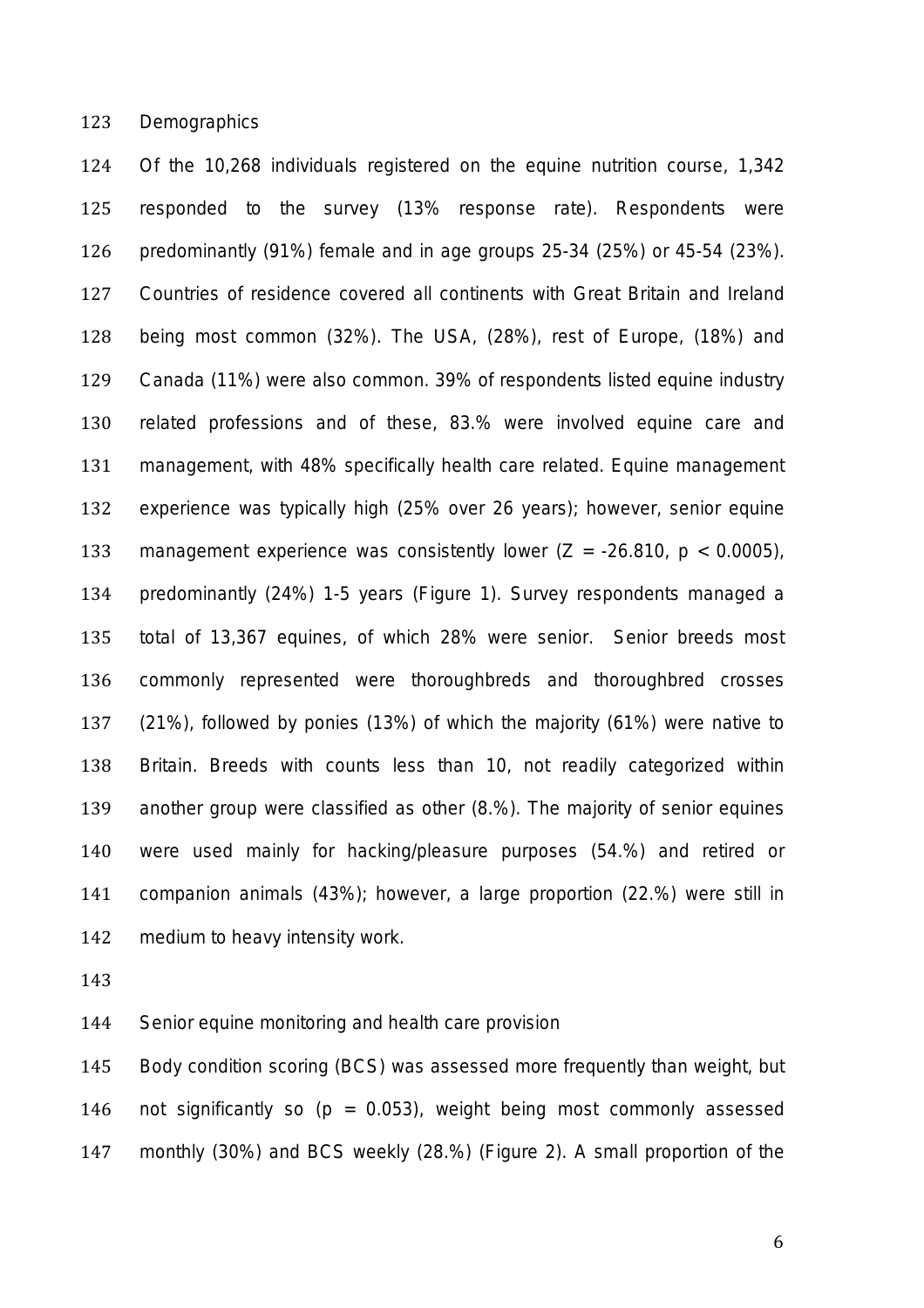respondents did not assess weight (8%) or BCS (9%). Some respondents did not know the weight or BCS of their horse, 1.4% and 4.1% respectively. There was a relationship between amount of senior equine management experience and frequency of weight (p<0.0005) and BCS (p=0.010) assessment. Weight was assessed most commonly by eye (34%), eye in combination with another technique (32%) or weight tape (25%) (Figure 3). Assessment by eye was significantly more likely to occur on a regular basis (p<0.0005) than tape (p<0.0005) formula (p=0.004), or scales (p<0.042).

 Strategic worming was the most frequently used (*p*<0.0005**)** either on its own (47.2%) or in combination with either targeted (7.5%) or interval (2%) dosing. More equine management experience, both in general and of senior equine particularly, was significantly (*p*<0.0005) associated with using strategic worming. The use of interval strategies was associated with country (*p*<0.0005), being most common in North America (59.6%). A minority (1.3%) reported alternative worming practices, mainly similar to targeted or interval strategies, but also natural remedies including feeding diatomaceous earth and faeces removal. Frequency of dental assessment varied significantly *(p<*0.0005) and was done most often annually (50%) or biannually (27%). No dental care was reported by 9 respondents (1%). Hoof care was performed mainly by farriers (62%) (*p*<0.0005) most commonly between 4-6 (36%) or 6-8 (34%) week intervals. Owner-only hoof care (7%) accounted for 52% of those reporting no farrier care and was significantly associated with overall equine experience (*p*=0.022), but not respondent profession (*p*=0.920) or senior experience (*p*=0.582).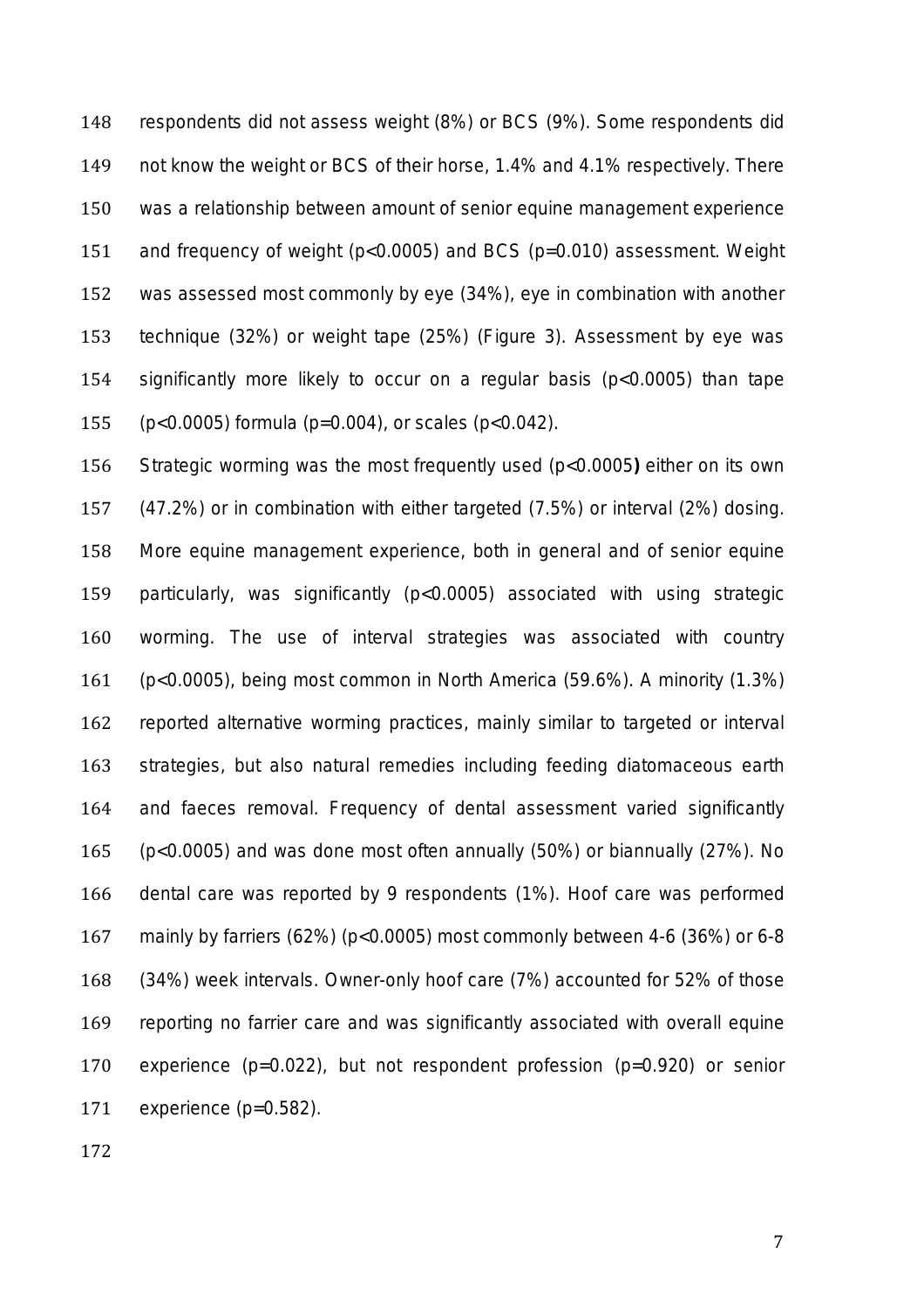#### *Senior equine nutrition*

 Monitoring water intake was performed by 50% of respondents and appeared to be related to years of experience managing senior equines (*p*<0.0005). Water intake was most commonly assessed by monitoring buckets (65%). Provision of extra forage (*p*<0.0005) and concentrates (*p*<0.0005) differed with season, with highest frequency of respondents giving extra forage (93.%) and concentrates (70%) in winter. Use of supplements did not vary between seasons (*p* =0.251), but was also most common done in winter (73%). Hay was the most commonly fed fibre source, being either grass (78%) or legume (29%) hay, followed by pasture (66%) and sugar beet pulp (46%). Of those that reported hay feeding method (n=979), the majority fed it dry (73.%), with others feeding it dampened (15%), soaked (9%), or steamed (3%) (Figure 4). The majority of respondents (62%) reported feeding grains, pellets, or concentrates by pre-mixed bags, either commercially and/or locally prepared. Feeding owner-prepared mixes (23%) was not associated with equine profession (p=0.487) or experience (*p*=0.350). A high proportion (86%) of respondents used supplements, predominantly for providing vitamins or minerals (78%), whilst salt or electrolytes (46%), joint support (43%), fats and oils (35%), and hoof care supplements (27%) were also commonly fed. Respondents most frequently considered senior equine condition to have had 'a lot' of effect on their management (37.3%), whilst 8.9% selected 'not very'. The aspects of management regime most frequently reported as having changed since the equine became senior were weight management (40.8%), supplementation (36.8%) and BCS (33.8%) the latter becoming more frequent with age (*p*=0.015). Of those respondents selecting a particular feed brand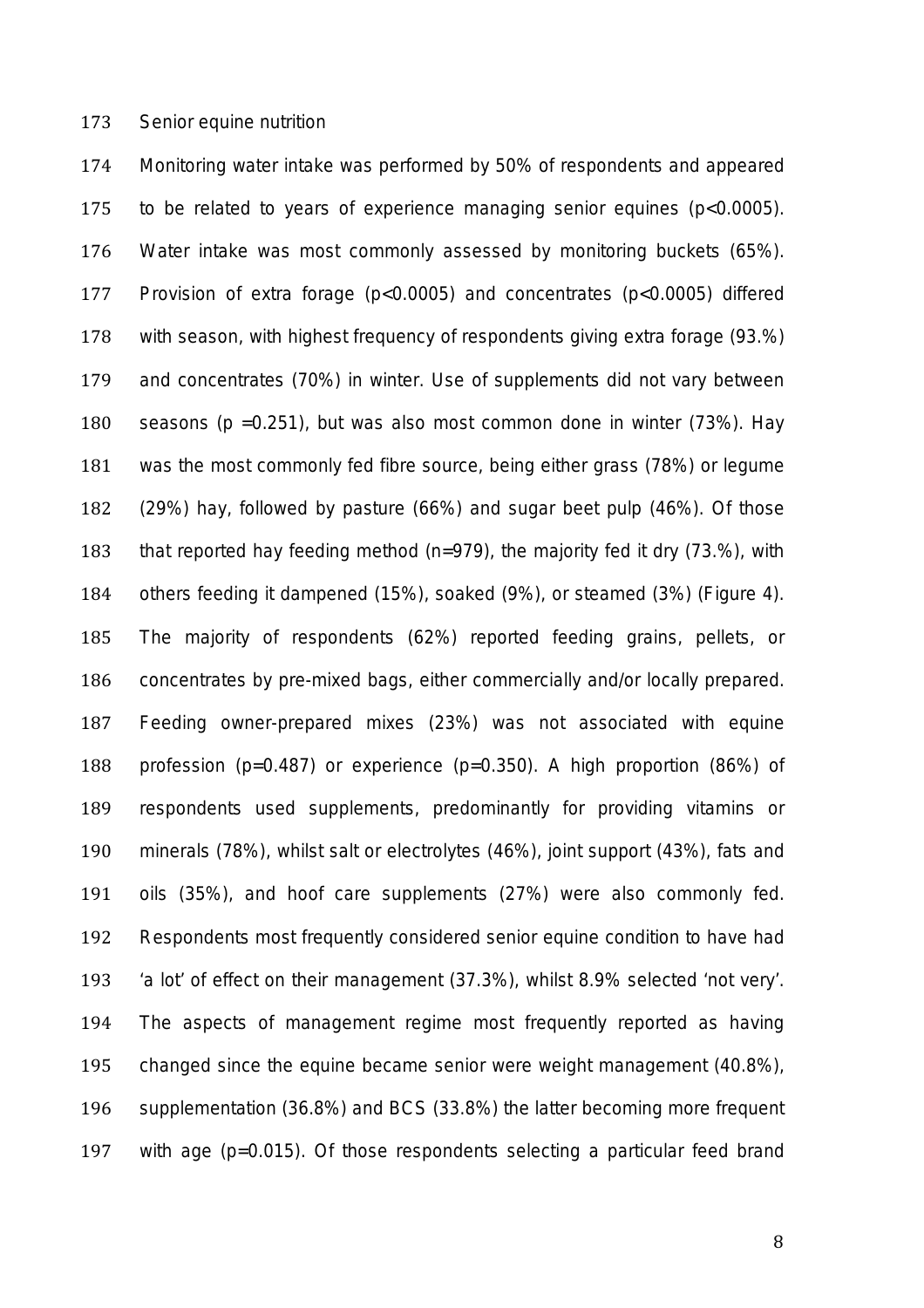(83.3%) the most common reasons were: (1) research or knowledge of feed contents (43.4%); (2) the brand seemed best for the equine after trial (28.7%); (3) availability of specific senior feed (22.7%).

# *Confidence in management regimes*

 Confidence in implementing management regimes was high overall, with 204 greatest mean confidence scores for hoof care  $(\mu=4.43)$ , feeding forage ( $\mu$ =4.37) and turnout ( $\mu$ =4.36), and lowest for determining which supplements 206 to use  $(\mu=3.91)$  and when to feed those  $(\mu=3.73)$ . 43.7% of 588 respondents that reported their concerns, cited nutrition related concerns as the aspect of care that most worried them. Average confidence in regime has a significant positive association with disease recognition confidence (r=0.806, p<0.01). A generalized linear model to explain confidence included equine management 211 experience,  $(\zeta^2 = 95.520, \, p < 0.0005)$ , respondent sex  $(\zeta^2 = 14.207,$ *p*<0.0005), and country ( $\zeta^2$  = 12.010, *p*=0.035) with those in South America 213 ( $\mu$ =2.78), North America ( $\mu$ = 2.67) and UK ( $\mu$ = 2.64) being most confident and 214 those in Asia ( $\mu$  = 1.76) being least confident. Importance of advice sources differed significantly. Veterinarians, scientific publications, books, nutritionists, dentists, and farriers ranking highest (*Mdn =* 4) and feed stores and television ranked lowest (*Mdn =* 2). Veterinarians were the information source most frequently cited as the most important (27.34%).

# *Disease experience and disease recognition confidence*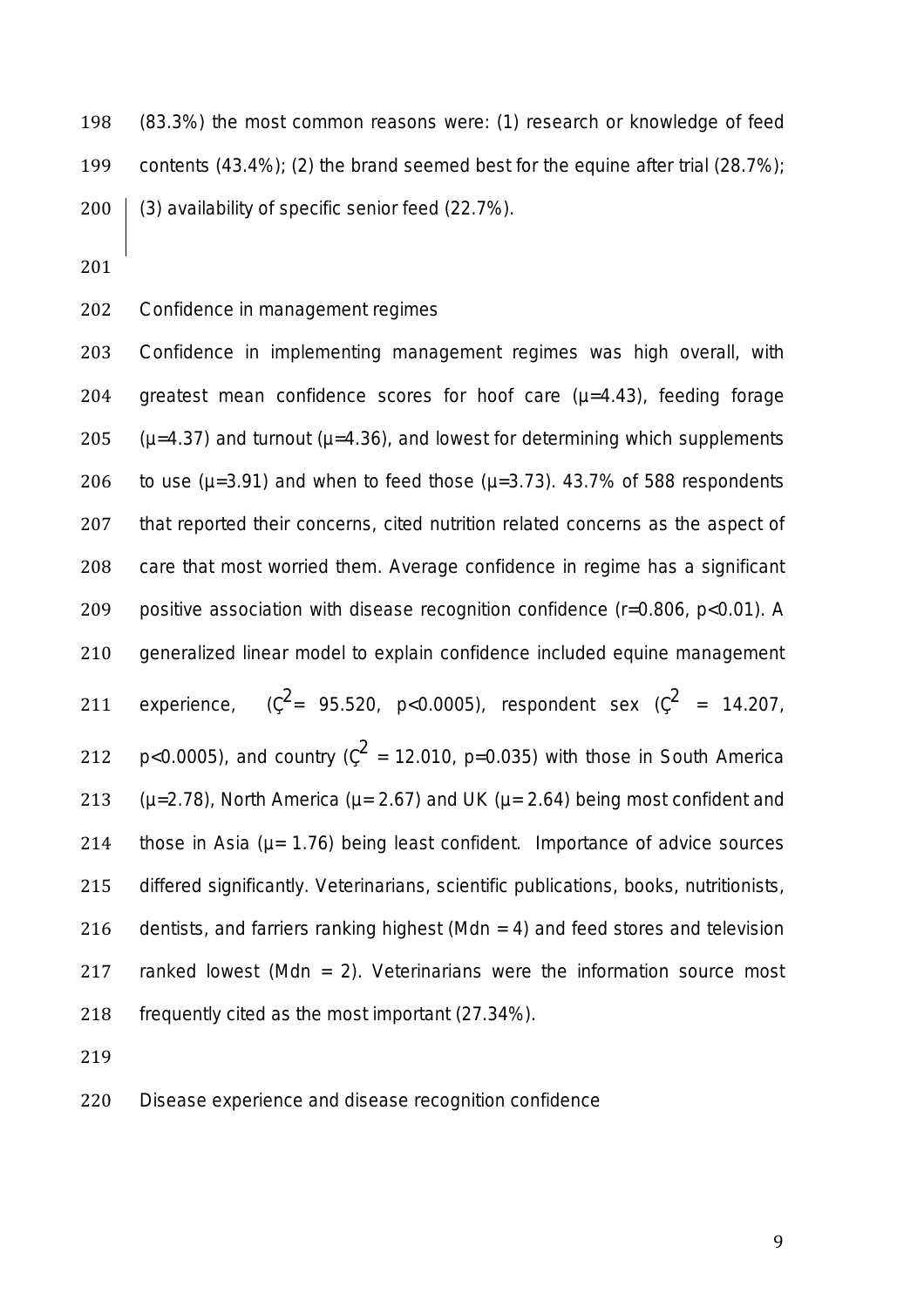Respondents had varying experience of disease management (Figure 5). Arthritis and loss of body condition were reported as being most prevalent in senior equines. Confidence in disease recognition varied, but generally respondents were most confident at recognizing obesity, loss of body 225 condition, and colic (mode  $= 5$ ) and least confident at recognizing insulin resistance, equine metabolic syndrome, and equine grass sickness, (mode = 1) (Figure 6). Those with more experience of managing disease were more confident in disease recognition (*p*<0.0005). A generalized linear model, to explain disease recognition confidence included years experience of equine management (*p*<0.0005), diseases experienced (*p*<0.0005), age (*p*=0.008), 231 and sex ( $p$ <0.0005) with females being more confident ( $\mu$ =2.6) than males ( $\mu$ = 2.04).

# **Discussion**

# *Responses and bias*

 Whilst the sample size (1,342) is large and comparable to other similar studies confined to individual countries (Hoffman *et al.,* 2009, McGowan *et al.,*  2010a, Ireland *et al.,* 2011), it represents a small proportion of world wide equine owners, and response rate of 13% is low. Therefore, generalisation of results to the management of the global senior equine population is limited. There is also potential for bias given that participants, enrolled on an equine studies course, are actively seeking more equine nutrition knowledge and may not be representative of the general equine owner population.

*Demographics*

The vast majority of respondents were female, indicating that females might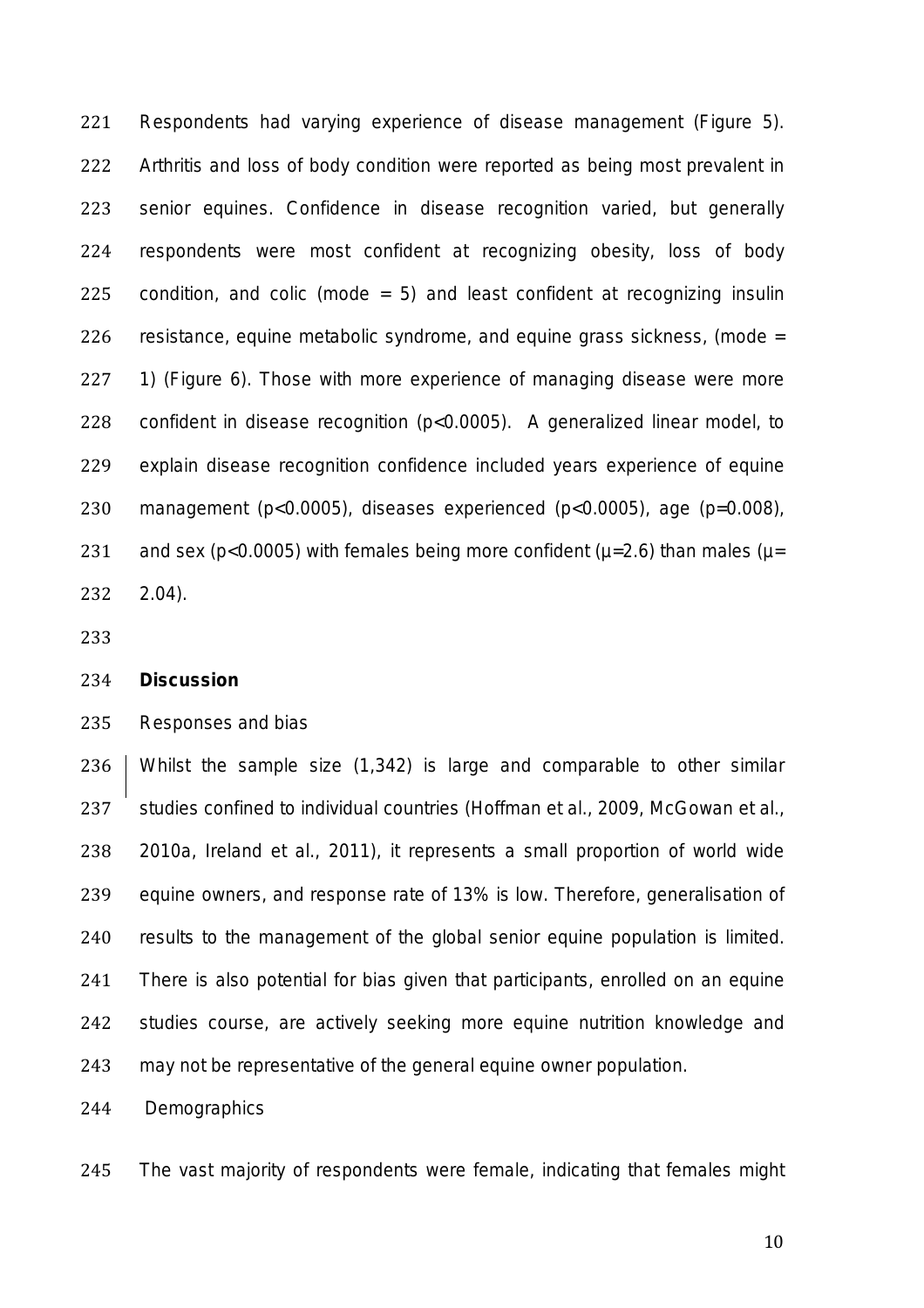be more likely to seek knowledge or that a larger proportion of equine owners are female. The predominance of western nationalities, mainly European, may reflect unequal global availability or advertisement of Coursera courses. Similarly, the high frequency (40%) of equine professionals that responded may be attributed to their greater awareness of such courses, but is also a potential cause for concern that such numbers of equine professionals (including veterinarians and nutritionists who are traditionally turned to for nutritional advice), were undertaking an introductory nutrition course.

 The lack of experience of respondents in managing senior equines was not unexpected, although the number of senior equines is increasing, the number of equines in this age group is substantially smaller than 15 years and younger. In the current study, senior and geriatric equines comprised 28% and 3% of the population respectively, comparable to American (Brosnahan and Paradis, 2003a), Australian (McGowan *et al.,* 2010), and British (Ireland *et al*., 2011) studies. This indicates senior equines consistently constitute between a quarter and a third of the global equine population, which highlights the importance of providing for the specific needs of these animals. Thoroughbreds or thoroughbred crosses were the most common breed reported, which concurs with the findings of other studies (Brosnahan and Paradis, 2003a; McGowan *et al.,* 2010; Ireland *et al*., 2011). The large proportion of ponies over 15 also corresponds with other studies in which their prevalence increased with age (Ireland *et al.,* 2011). The prevalence of senior equines engaged in medium to high intensity activities is encouraging and, whilst perhaps influenced by the wide age range used to define senior equines, also supports that senior equines can lead active lives.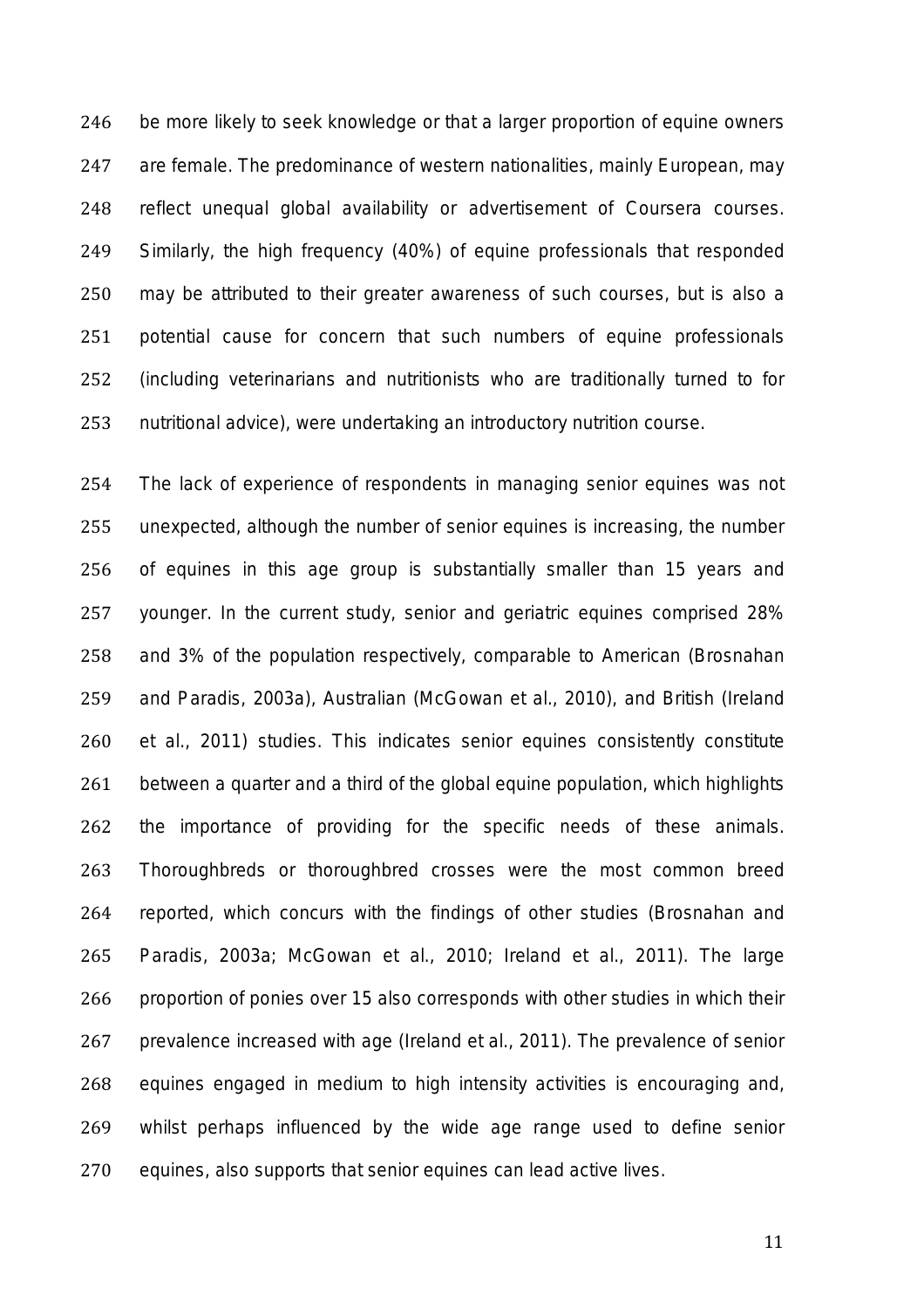# *Health care provision*

 Despite dental care, hoof care and worming regimes being important for the overall health and wellbeing of the equine, it is commonly reported that provision of such care decreases with equine age (Ireland *et al.,* 2011) despite evidence that increased provision is advisable (Jarvis, 2009). Encouragingly, frequent dental and hoof care was reported by many respondents. There are three common worming strategies; interval, strategic, and targeted. Interval dosing at set intervals, is not recommended as it disregards variability in individual equine parasite burden that can lead to unnecessary overdosing and contribute to drug resistance (Stratford *et al.,* 2013). This is also true of Strategic dosing, which times treatment according to parasite lifecycle, and can be undermined if environmental conditions lead to abnormal parasite occurrence (Lester and Matthews, 2014). Targeted worming is currently advocated in some European countries becoming legislation in Denmark (Nielsen *et al.,* 2006), the Netherlands and Sweden (reported by respondents). Treatment is based on individual equine burden by assessing faecal egg counts (FEC) and refers to parasite lifecycle in **combination with environmental factors (Stratford** *et al.,* **2013).** 

 Of primary concern with regard to optimal health care therefore was the high prevalence of strategic worming strategies, also reported by Stratford *et al*., (2013), which was associated with more experience of general, and senior equine management. The requirement for potentially expensive FEC may explain the lower occurrence of targeted regimes and why strategic regimes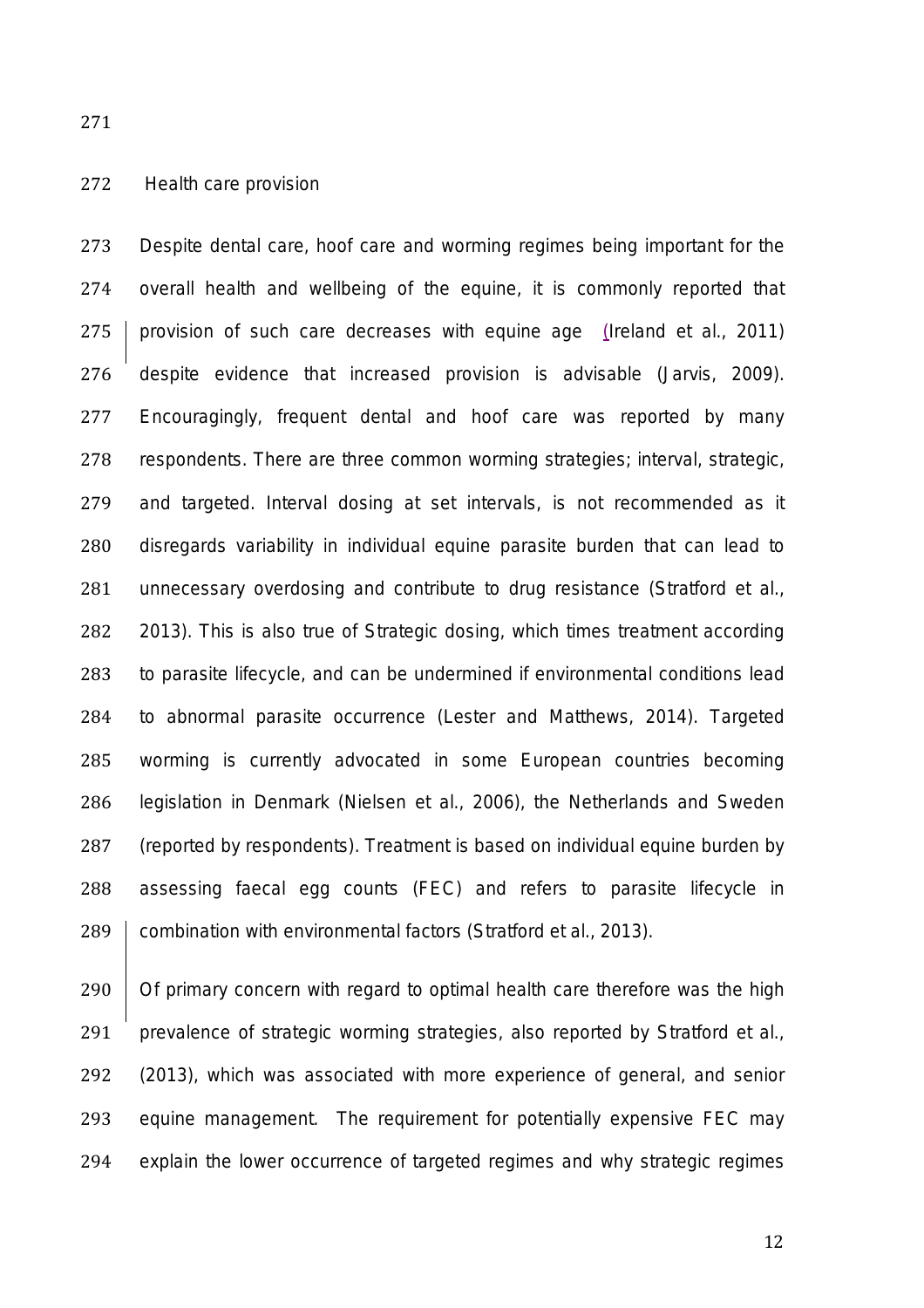maybe favoured as an easier alternative to the now less advised interval regime. Stratford *et al,* (2013), proposed that an increase in FEC was associated with higher levels of veterinary involvement, indicating a requirement for increased veterinary input, either by targeting better worming regime advice, or facilitating access to FEC analysis. A number of respondents reported using natural wormers, most often diatomaceous earth, the fossilized remains of algae or diatoms (Bernard *et al.,* 2009). However, whilst these alternatives maybe perceived as preferable to the administration of chemical anthelmintics, they could potentially cause more harm than good if they are not effective in combating parasitic infection. Particularly given the potential consequences of parasitic infection on senior equine digestive function (Ralston *et al.,* 2001). Further scientific testing of the efficacy of such preparations in equines is therefore required, particularly given the evidence suggesting that diatomaceous earth is ineffective at combating parasite infection in other species (Bernard *et al.,* 2009).

# *Nutrition*

 Good quality safe feeds are essential for optimum nutrition. Readily digested forage sources including pasture, sugar beet pulp, and hay cubes were common, perhaps reflecting adjustments in response to dental degeneration, but hay was still the most commonly fed forage, despite being more problematic for older horses to chew.

 Selecting good quality hay, produced and stored correctly to maximize quality is of primary importance for best nutrition. Treating hay by dampening or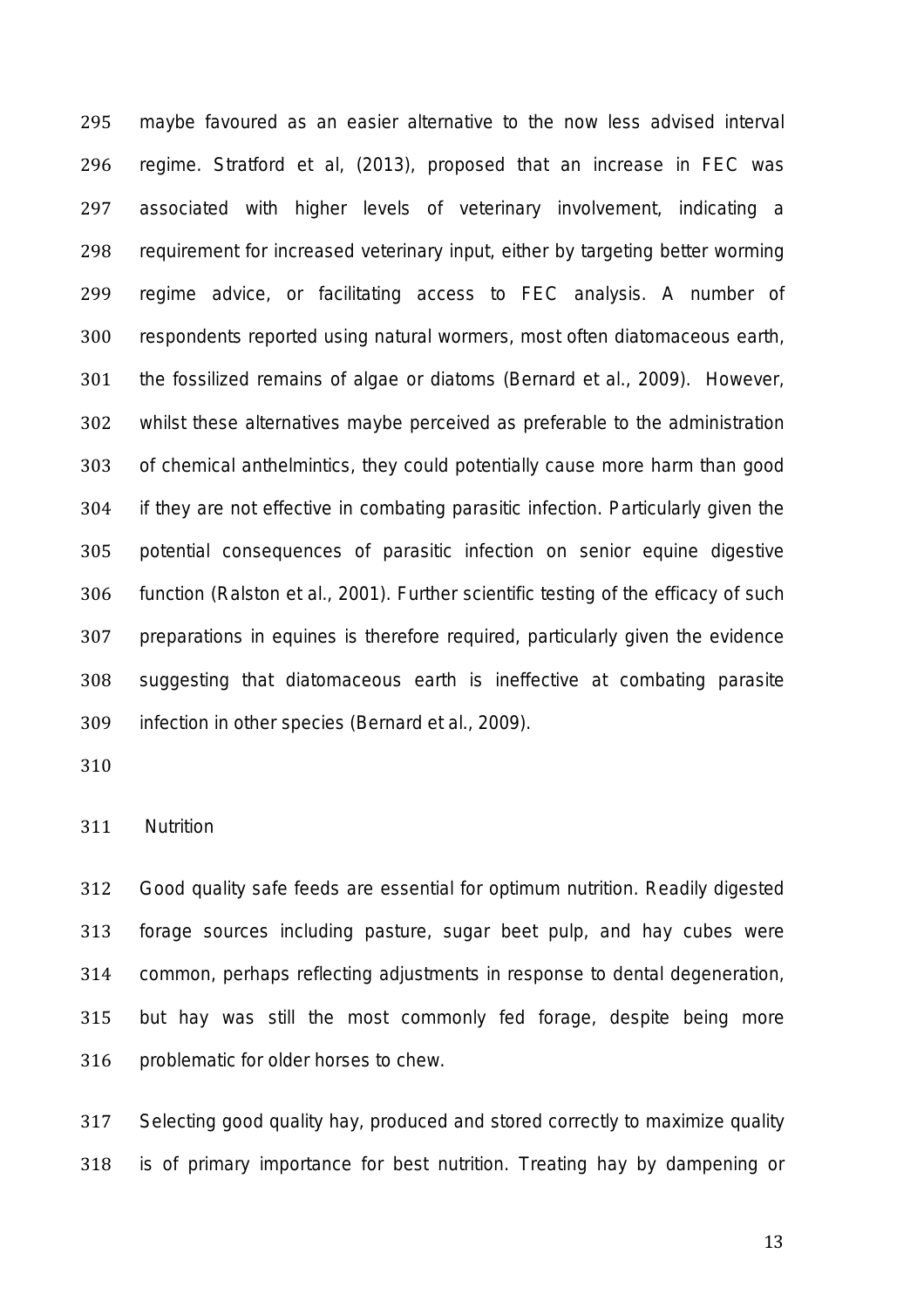soaking is recommended by some to remove dust that can exacerbate RAO (Pirie, 2013), but can result in loss of nutrients whilst, streaming can additionally combat spoilage organisms with minimal nutrient loss. Most respondents fed hay dry, as found in other studies (Hotchkiss *et al.,* 2007), perhaps awareness of hay treatment is low, supported by equine related professionals and experience of RAO making it more likely. Therefore promoting awareness of RAO and the potential benefits of hay treatment, could increase the prevalence of appropriate hay feeding. Selection of feeds based on composition or suitability for the senior equine demonstrates an encouraging and concerted effort to select the best feed for equine requirements and a knowledge of nutrition to do so. This may have been more evident in the study sample given their proactive search for knowledge demonstrated by their enrolment on an equine nutrition course.

 Supplements were the element of nutrition most commonly reported as changing since the equine had become senior. Similar to other studies of both all equines (Hoffman *et al.,* 2009) and senior equines specifically (McGowan, 2010), joint and vitamin/mineral supplements usage were most prevalent. Many also reported to use vitamin supplementation and certainly vitamins have been purported to be beneficial for senior equines, including the antioxidant vitamin E, which has been reported to delay aging and reduce inflammation (Siciliano, 2002). However, equine supplement requirements are a fairly recent addition to equine nutrition and have had minimal research and respondents may be unfamiliar with the variety and applications of available supplements. In addition, evidence for efficacy and safety of supplements is therefore lacking which creates doubt about advocating their use as they can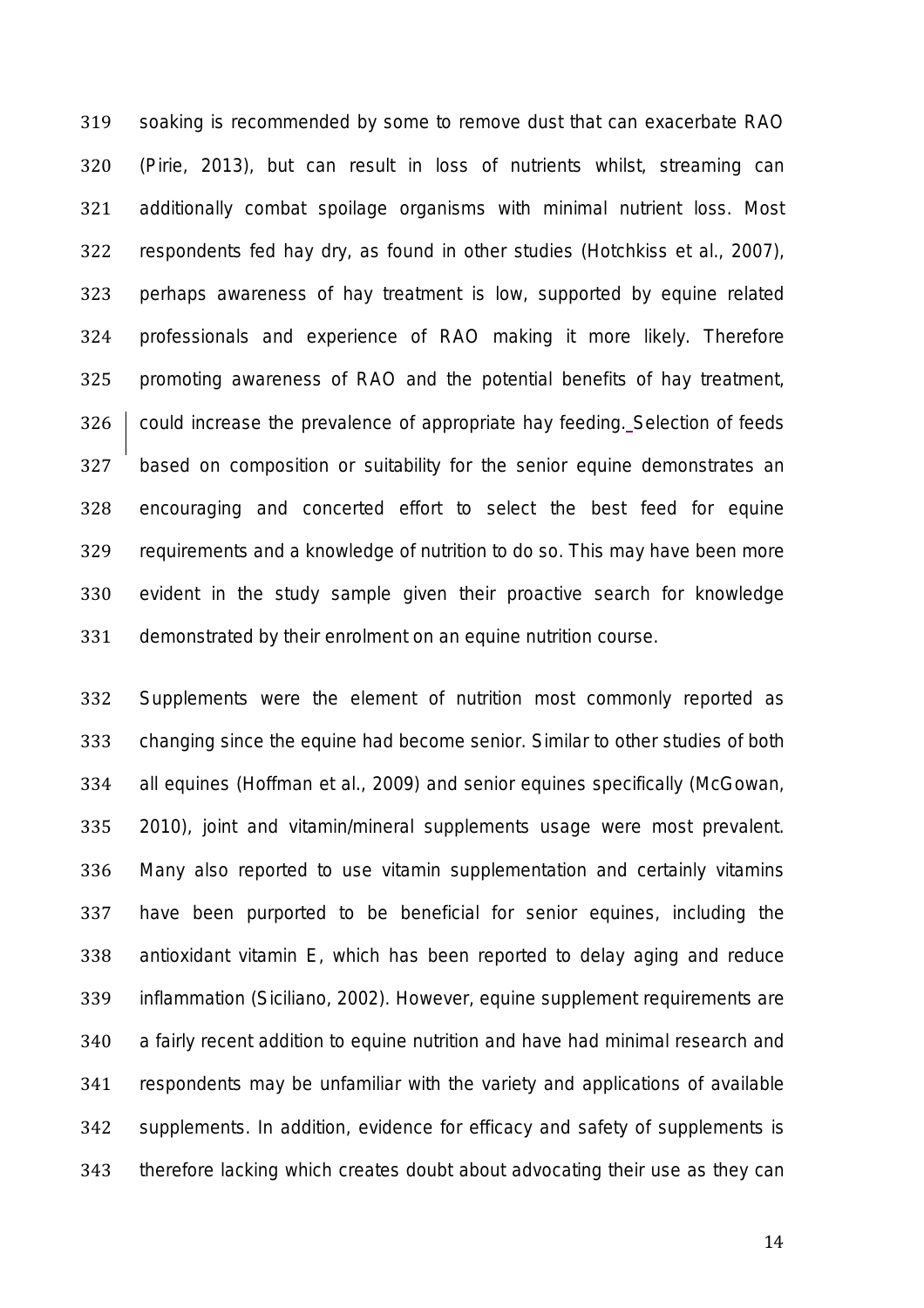cause nutritional imbalances and be as detrimental as lack of supplementation (Brosnahan and Paradis, 2003a; Hoffmann *et al*., 2009). Therefore high supplement use on its own does not necessarily imply optimal equine care and further research is required to support the use and selection of supplements, and perhaps there is a case for professional involvement to help advise owners to promote the use of the right supplement at the right time. Fewer respondents reported feeding supplements associated with senior diseases including equine metabolic syndrome, respiratory health and insulin resistance, which whilst this may reflect a lack of requirement it may also represent an under recognition of these conditions.

 Water is an essential element of equine digestion and waste product excretion through the kidneys and dehydration can lead to many complications including impaction colic (Frape, 2010), yet despite this water consumption it is often overlooked as part of equine nutrition. The finding that over half of respondents did not monitor water consumption is perhaps therefore not surprising, but no less concerning. Difficulty in monitoring from automatic waterers or when equines are kept in groups, were reasons stated by some respondents. Monitoring consumption from buckets, most common among respondents, is an accurate, and hence optimal, indication of equine hydration (Pritchard *et al.,* 2010). Indirect assessment including equine excretions and physical state might be advocated suitable alternative for those who find bucket monitoring impracticable as reported by a number of respondents. However, an indirect assessment, the skin tent test, does not reliably indicate dehydration (Pritchard *et al.,* 2010) neither does it monitor variation in water consumption which can be an indicator of disease, for instance excessive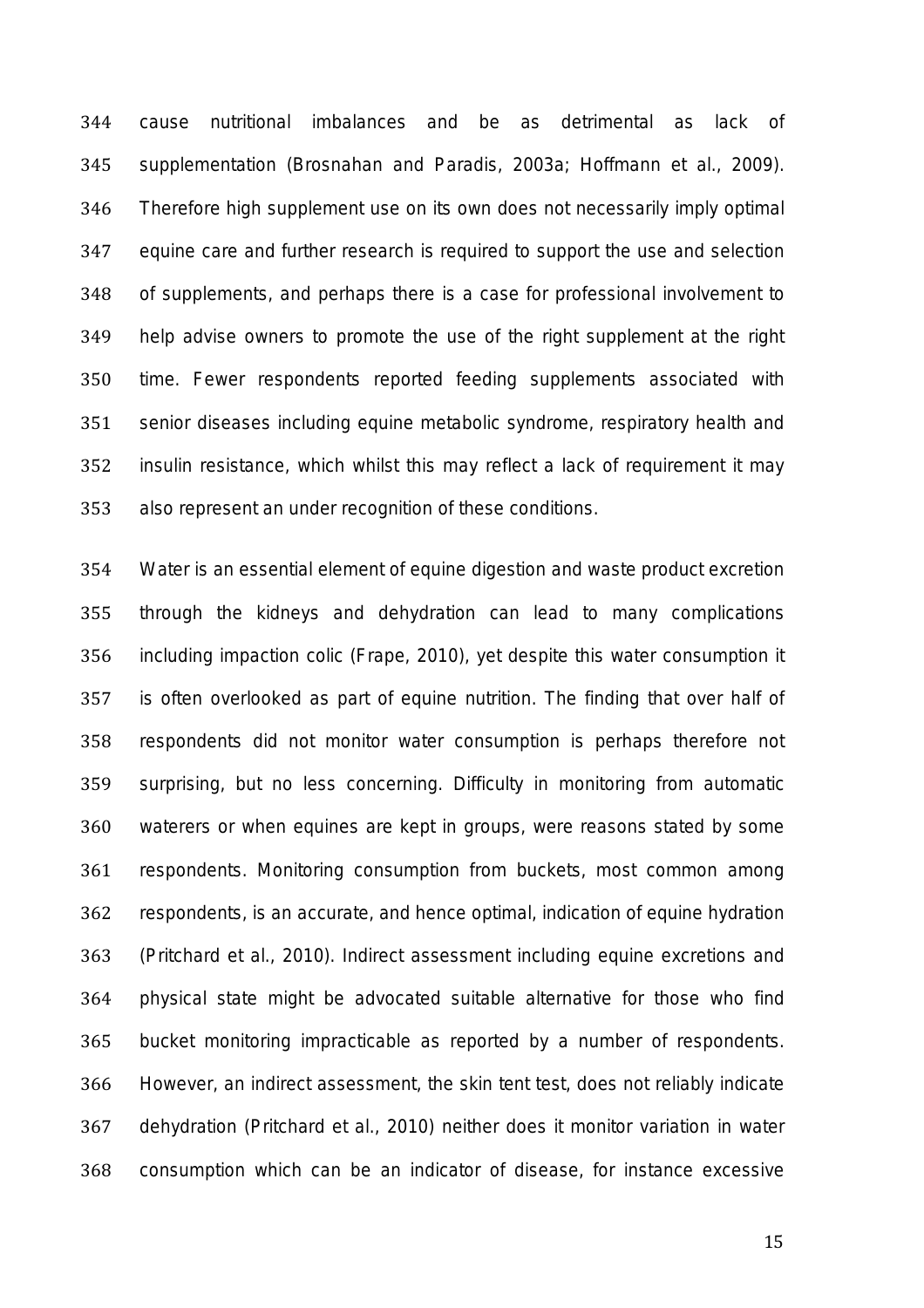thirst can indicate Cushing's disease (Equine Hyperadrenocorticism) (Geor, 2007). Thus, attempting to observe equine drinking behaviour, as often as possible, for instance after exercise, maybe a feasible alternative to bucket monitoring. Whilst it remains the responsibility of the equine carer to familiarise themselves with their animals normal thirst level, an increased emphasis of the importance of water consumption from health professionals is required.

### *Physical assessment*

 Equine body weight estimates are required to calculate nutritional requirements and medical doses including anthelmintics. Furthermore, body weight and condition are useful indicators of health status, for example non- optimal weight and fat deposition in specific bodily regions can predispose equines to diseases including laminitis (Alford *et al.,* 2001) and ECD (Durham *et al.,* 2014). Altered physical condition can indicate the efficacy of a change in regime (Geor and Harris, 2009) or the occurrence of disease, for example chronic weight loss is the primary clinical sign for mal-absorption (Mair *et al.,*  2006). Therefore, it is recommended that weight and body condition scores are determined on a regular (2-4 weekly) basis, (Geor and Harris 2009) to monitor any change, which is particularly important for senior equines. Whilst frequency (daily-weekly) assessment was conducted by a significant proportion of respondents in the current study, an equally large proportion reported monthly or less frequent assessment, and a small, but important, number never carrying out or knowing what either assessment was. This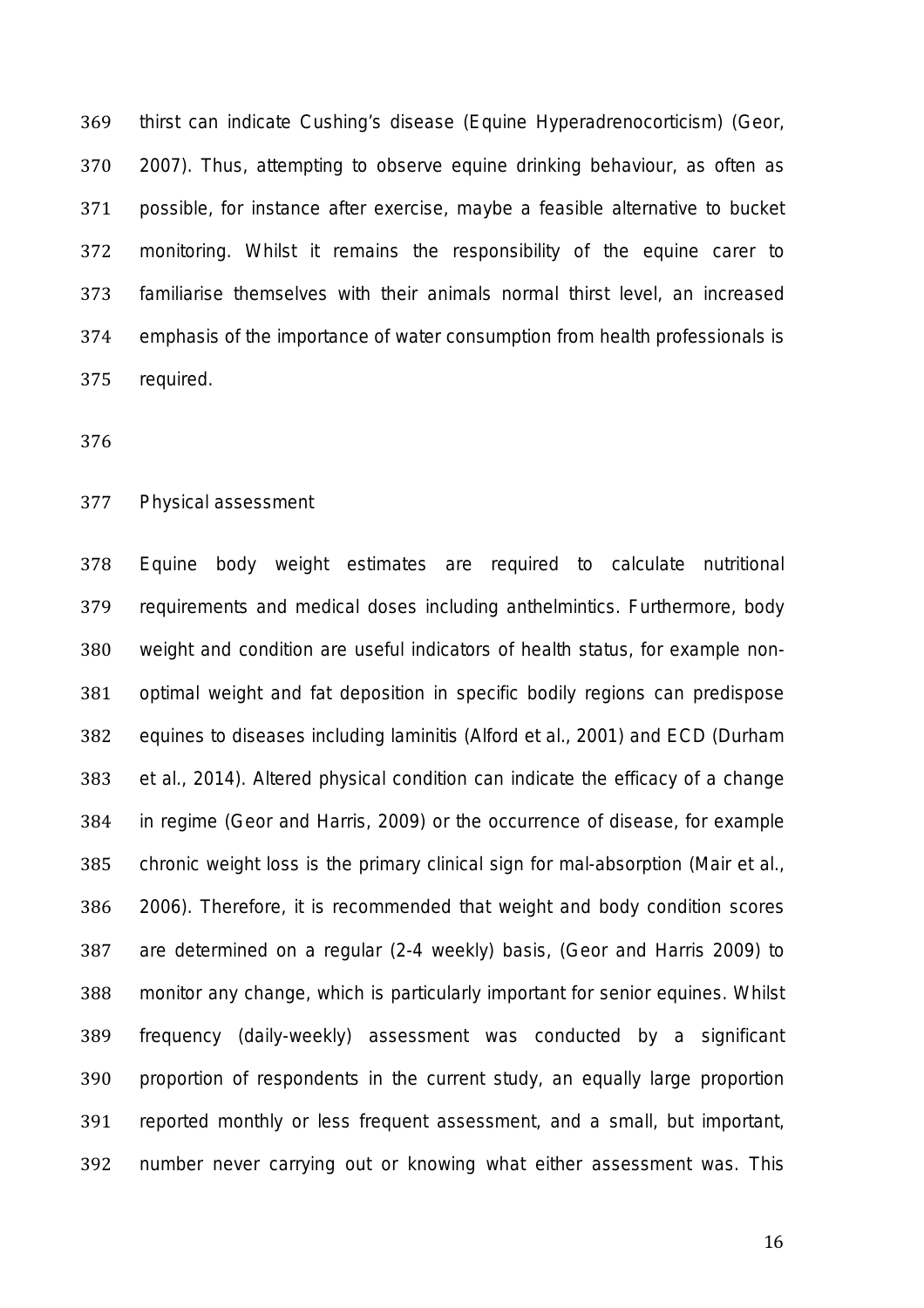might reflect a perceived lack of importance by those respondents for weight assessment, or indeed any focused assessment of equine condition, which might potentially contribute to the lack of disease recognition found in other studies (Ireland *et al.,* 2012). Those assessing weight did so with a combination of techniques, predominantly by eye, and assessments were likely to be more frequent with this method. However, visual assessment is considered less accurate than other techniques (tape/formula) and monitoring changes is difficult. Formulas are generally considered the more accurate estimation than using weigh tapes (Wager and Tyler, 2011), whilst weigh bridges are most accurate. However, accuracy depends on the type of formula or indeed tape used and also the type of equine assessed (Reavell, 1999). Reavell, (1999) found tapes more effective for thoroughbred types whilst the Carroll and Huntington formula (Carroll and Huntington, 1988) was best for small ponies. Requirements for 'specific' equipment or apparently complicated procedures may cause tapes, formulas, and body condition scoring to be perceived as difficult. Addressing this issue may require more that just increasing awareness of the need to conduct such assessment. One potential measure may be to utilise the expanding applications of technology, for instance specific apps that are designed to help make formula use and BCS easier, and which may increase confidence and therefore encourage more frequent condition assessment. Although this does require the use of technology and is hence not inclusive to all.

*Confidence in management regime*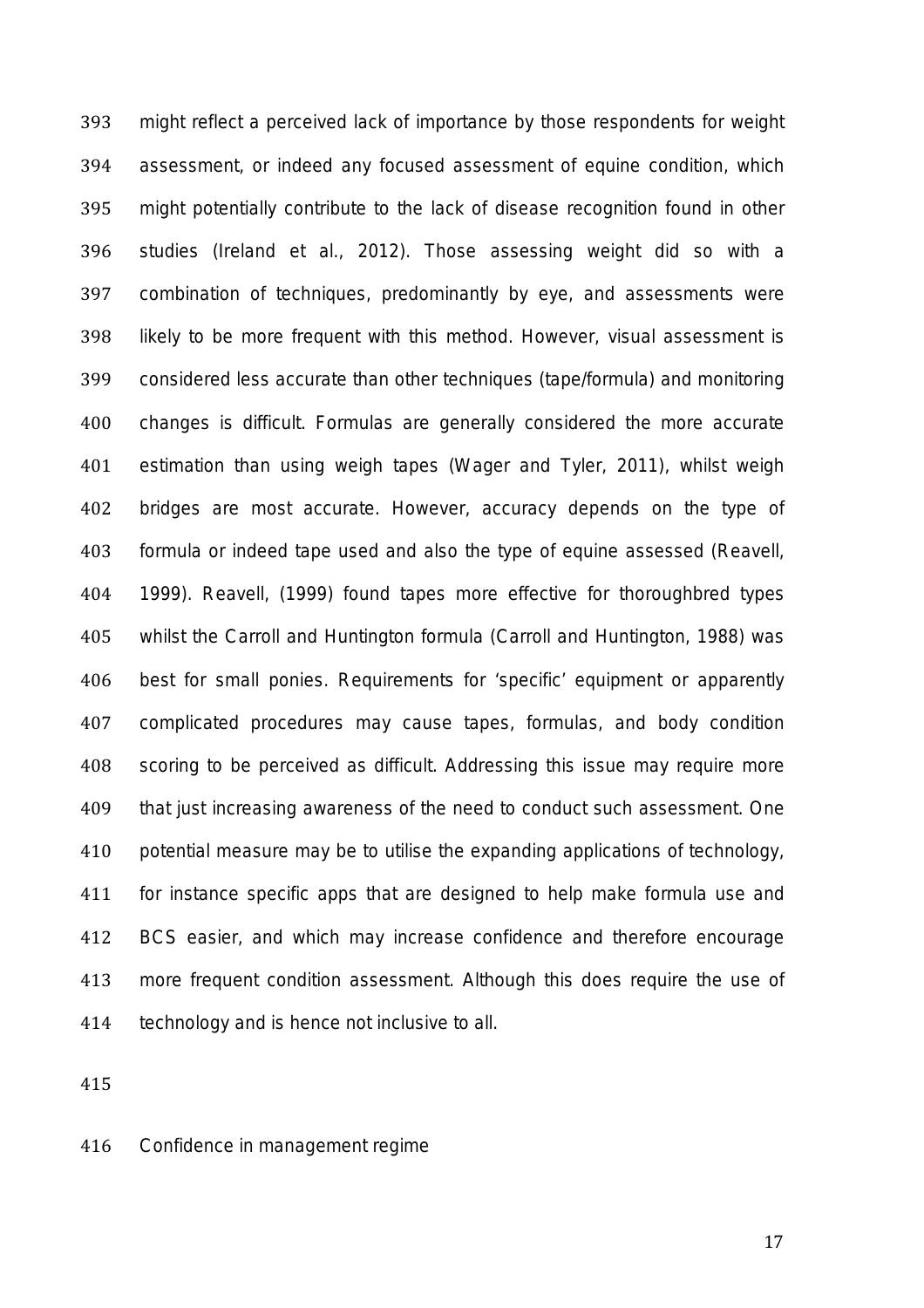Overall respondents reported high confidence in management regimes, although it must be remembered that this does not necessarily indicate knowledge or that the regimes were appropriate. Respondent sex significantly influenced confidence, with females being more confident than males. 421 Females may be more intrinsically confident in equine managements for a variety of reasons Lenney, (1977) but males may have had lower experience and as a consequence reported lower confidence. Respondents from western countries appeared more confident than elsewhere. This may be linked to preponderance of equine research in western countries thus providing them with more information to base management decisions on. There is perhaps therefore a need for research on equine requirements in other countries to increase available information.

# *Disease experience and respondent confidence*

 The majority of diseases for which respondents were asked to report their experience and confidence are commonly associated with senior equine age and therefore unsurprising the majority were most commonly experienced in senior equines compared to non-senior. This supports the assertion that equines are increasingly predisposed to such disease with senescence. Less experienced conditions including insulin resistance, equine metabolic syndrome, cataracts, and diabetes may reflect both their rarity and lower average experience of senior equine management by survey respondents, given that they occur more frequently in older equines (Chandler *et al.,* 2003). However, it may also indicate under recognition, found elsewhere (Chandler *et al.,* 2003, Ireland *et al.,* 2012). Laminitis and obesity were common in both senior and non-senior equines. There is much advice relating to these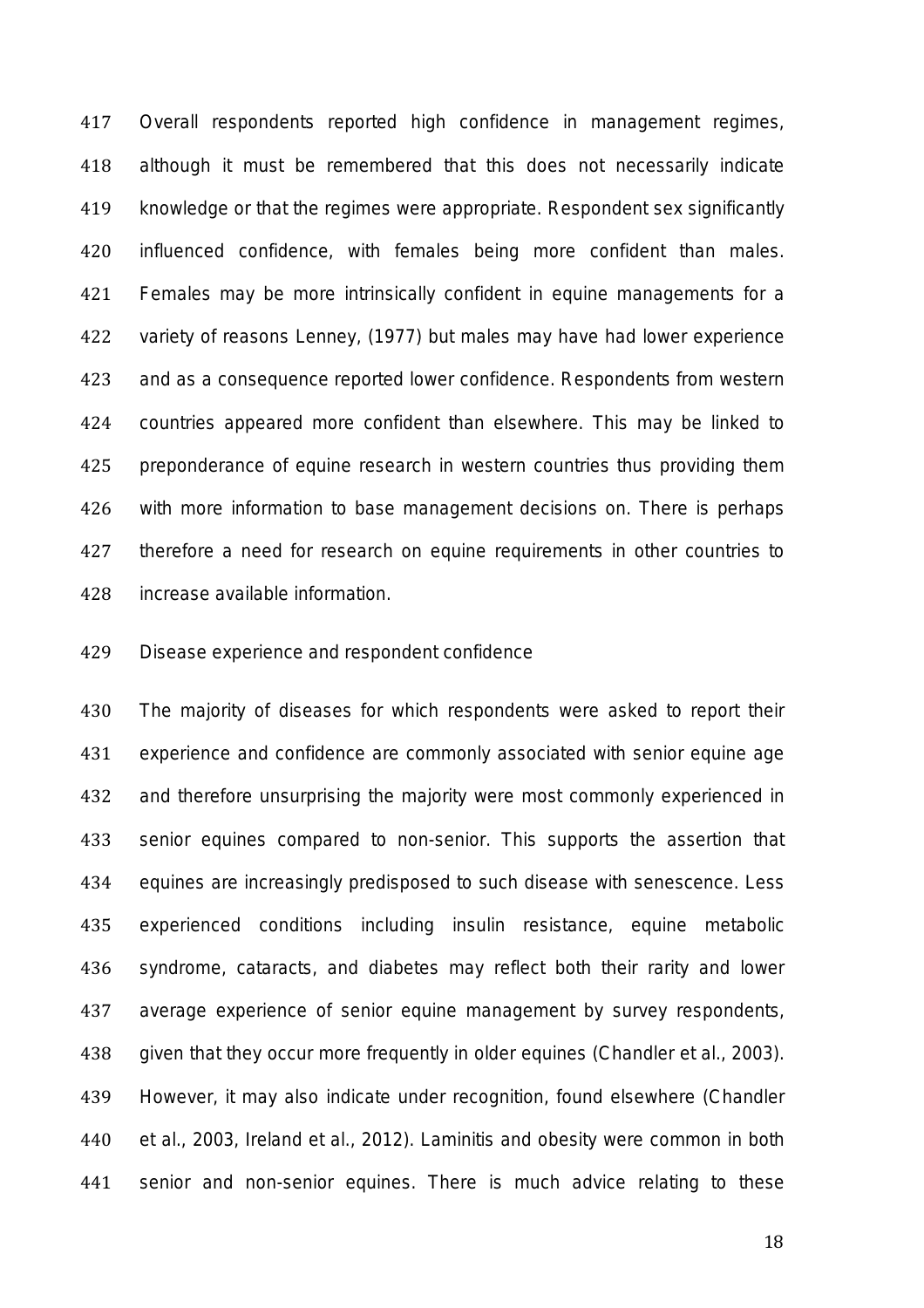conditions due to their prevalence, the potential severity of laminitis, and consequences of obesity resulting in heightened awareness that may explain the high confidence in laminitis and obesity recognition. However, the prevalence of essentially preventable diseases indicates that whilst respondents can recognise them, they are less able to anticipate and prevent them. The reported lack of frequent weight and BCS determination by objective measures in this study highlights an area that could be improved to potentially help combat these issues and indicates that current methods to increase awareness are not entirely effective.

 Greater confidence in disease recognition was associated with greater confidence in management regimes. If confidence indicates a certain level of competence, then perhaps those better at recognising disease are consequently better able to formulate appropriate management. This suggests education in the diseases of senior equines will have a positive impact on all areas of their care. Whilst this is an assumption, it is supported by the association between experience and confidence. Average confidence in disease recognition was increased with more years of equine management experience, more diseases experienced, being older, and being female. The association between disease/management experience, and disease recognition confidence highlights a need to target education of diseases, particularly those that are rarer, to owners that have less experience. This is not to say that those with greater experience may not benefit from education to consolidate and expand their knowledge of new developments. Senior equine management experience, however did not significantly influence disease recognition confidence. This could be due to correlation with overall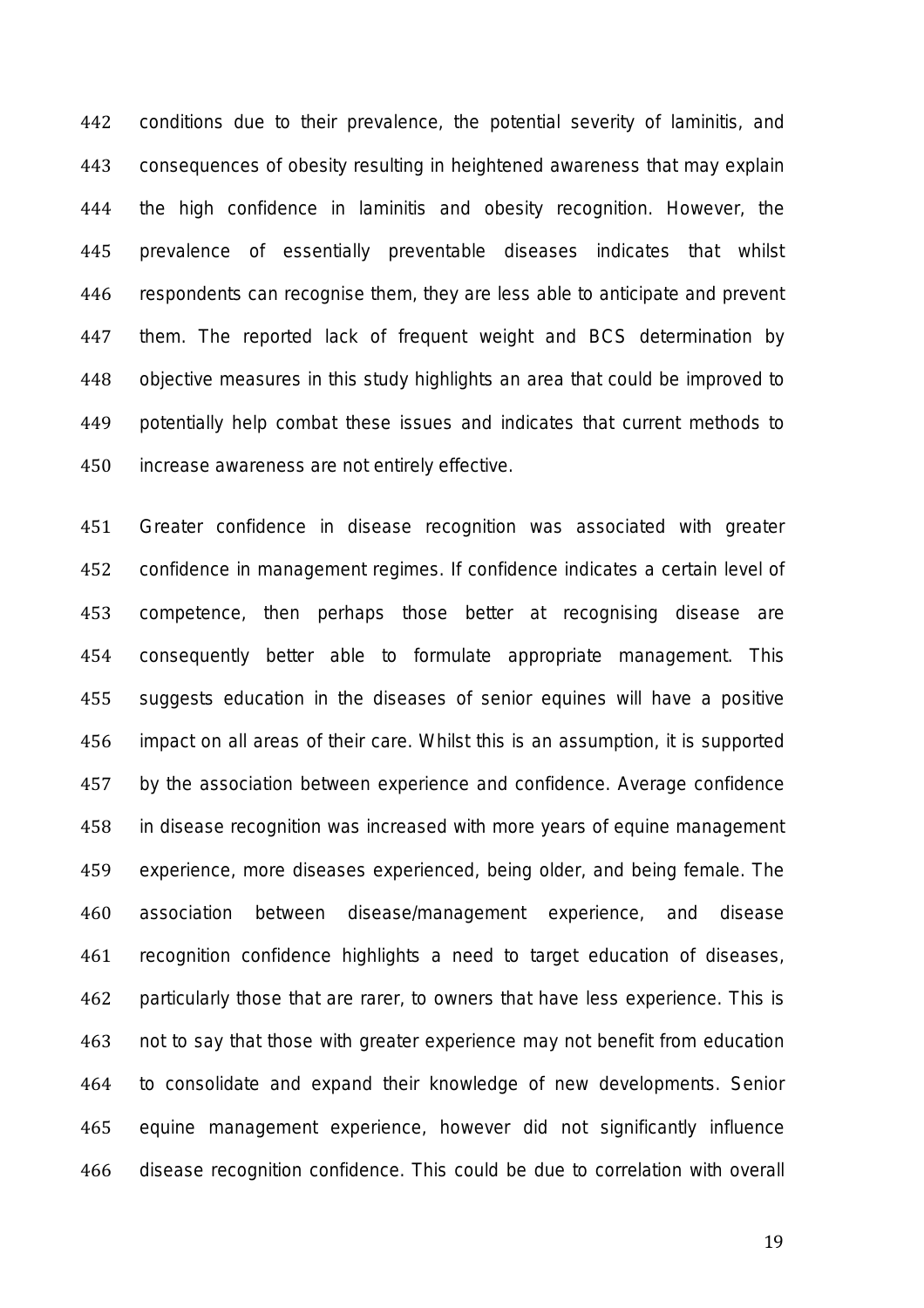equine experience so that it had no additional effect on the statistical model. However, it suggests that senior equine management does not imply experience of age-associated diseases, perhaps due to the rarity of some diseases, or that they are more prevalent equines in the higher end of the age bracket used and not all respondents would have had experience of managing equines of this age. This indicates all carers of senior equines (aged 16 and over) irrespective of experience, would benefit from information on rare, age associated diseases.

## *Sources of Advice*

 Veterinarians were rated highest in terms of important sources of nutritional advice, which concurs with the findings of other studies (Hoffman *et al.,* 2009). However, there is some concern over the ability of veterinarians to offer up to date nutritional advice, specifically with respect to senior equines. Veterinary nutritional education is minimal and the profession requires a broad knowledge base making it difficult to keep abreast of advancements in every field and indeed, perceive their own knowledge to be suboptimal (Roberts and Murray, 2013). This is possibly the reason why there were a number of veterinary surgeons, nurses, and technicians enrolled on this introductory equine nutrition course. Nutritionists also featured highly as sources of advice, 486 which is encouraging as they can provide specific nutritional support. However, in a study asking respondents which advice sources they actually use, nutritionists ranked seventh, below vet, trainer, feed store, book, Internet, and magazine (Hoffmann *et al.,* 2009). This indicates that the perceived importance of a source does not necessarily reflect its use. For nutritionists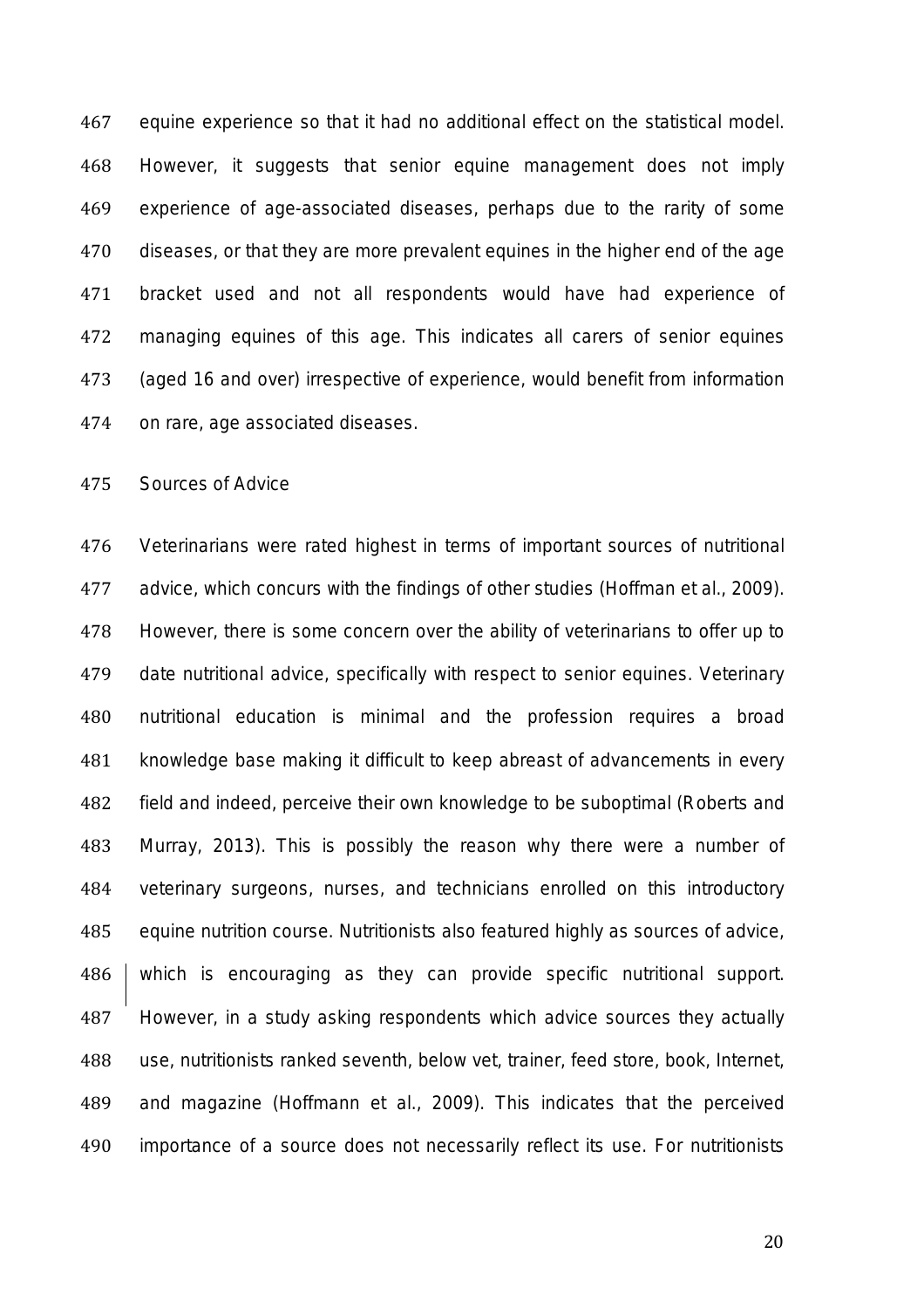this may reflect inaccessibility or cost, but nevertheless highlights a need to promote their services. Encouragingly, scientific publications and books featured highly, again indicating an active effort for respondents to seek their own information, although as previously discussed, this may have been skewed by the fact that respondents were enrolled on an education course, and hence not representative of the general equine carer population. The majority of respondents reported using multiple sources, which has also been found elsewhere (Hoffman *et al.,* 2009). Whilst this may allow a more comprehensive and balanced knowledge base from which to make appropriate management decisions, which is advisable, many sources particularly those available on the internet, are not based on scientific evidence and may contradict each other. As individuals are only likely to increase their use of the Internet for their own research, it is imperative that reliable and adjudicated sources of information are promoted. As Roberts and Murray (2013) suggest being able to direct their clients to these sources may be where the role of veterinarians could lie in the future. Finally, given the increasing use of the internet and the evident popularity of the nutrition course on which respondents were enrolled, perhaps increased provision of online 509 courses would be beneficial. Not only do such course offer the potential to deliver reliable and accurate information that can be retained for future reference, they can also provide an opportunity for assessment, offering feedback on performance that can increase confidence (Lenney, 1977), and the opportunity to engage with professional lecturers to address personal areas in which confidence is lacking.

**Conclusion**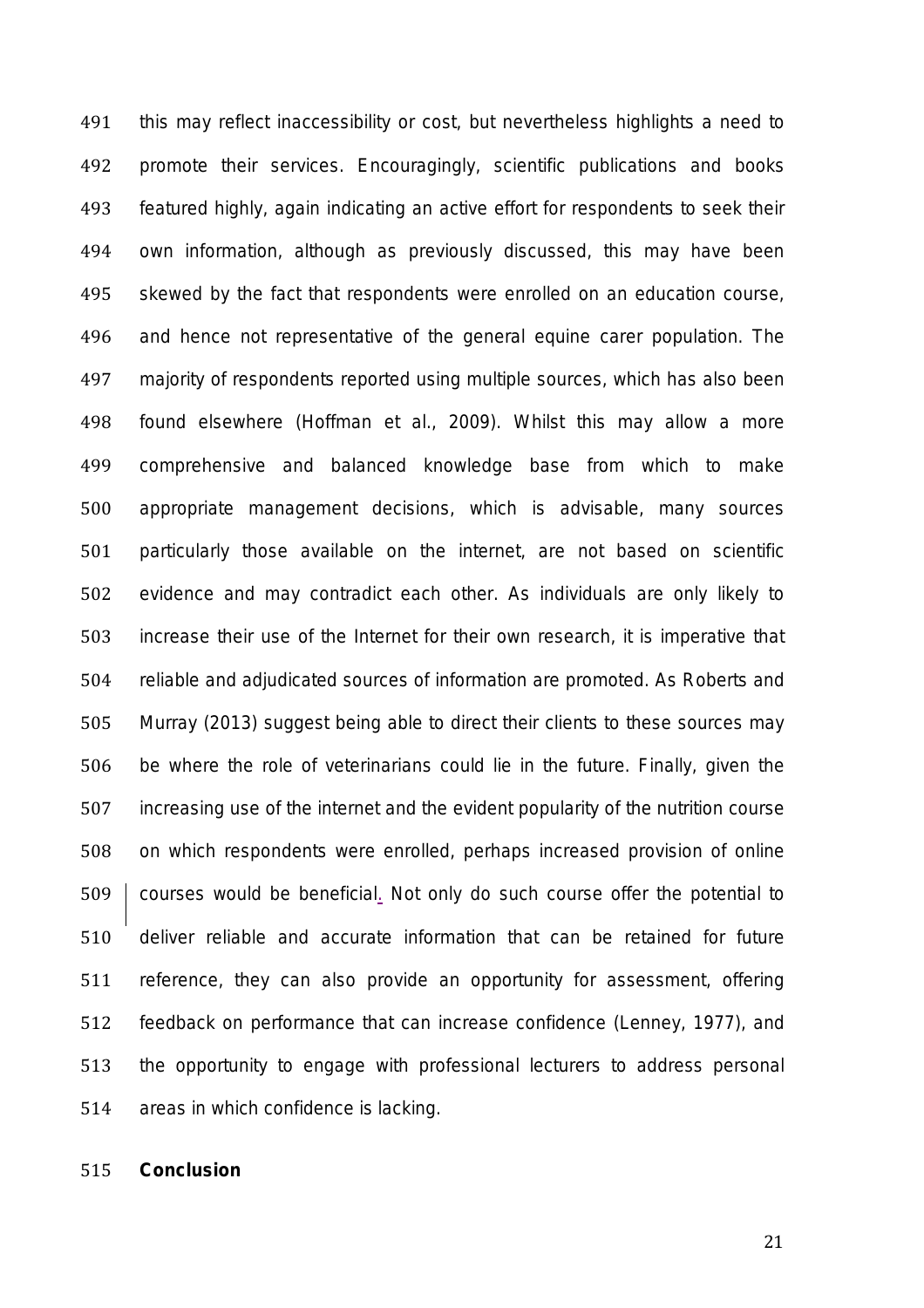In general respondents were highly confident in many aspects of senior equine management, which overall indicated a high level of care provision and effort to fulfil equine welfare and nutritional needs. However, low confidence in feeding supplements highlights a need for education in their applications and continued scientific investigation of their uses and efficacy. Furthermore despite high overall confidence, various findings indicate a requirement for continued owner education in best management practices, particularly optimal worming strategies, hay feeding, water consumption, and body condition monitoring. Low confidence in disease recognition, particularly those common in senior equines, highlights a need for information exchange between veterinarians and owners, particularly those with least experience. Veterinarians were perceived as the most important advice source and are therefore integral to increasing the knowledge and confidence of equine owners and carers.

## **Acknowledgements**

Many thanks to Chrissy Coakley, Dr Nick Colegrave, and Dr Matt Bell for their

statistical advice and to the participants who made this study possible.

## **References**

Adams AA, Katepalli MP, Kohler K, Reedy SE, Stilz JP, Vick MM, Fitzgerald BP,

- Lawrence LM and Horohov DW 2009. Effect of body condition, body weight
- and adiposity on inflammatory cytokine responses in old horses. Vet.

Immunol. Immunopathol. 127, 286-294.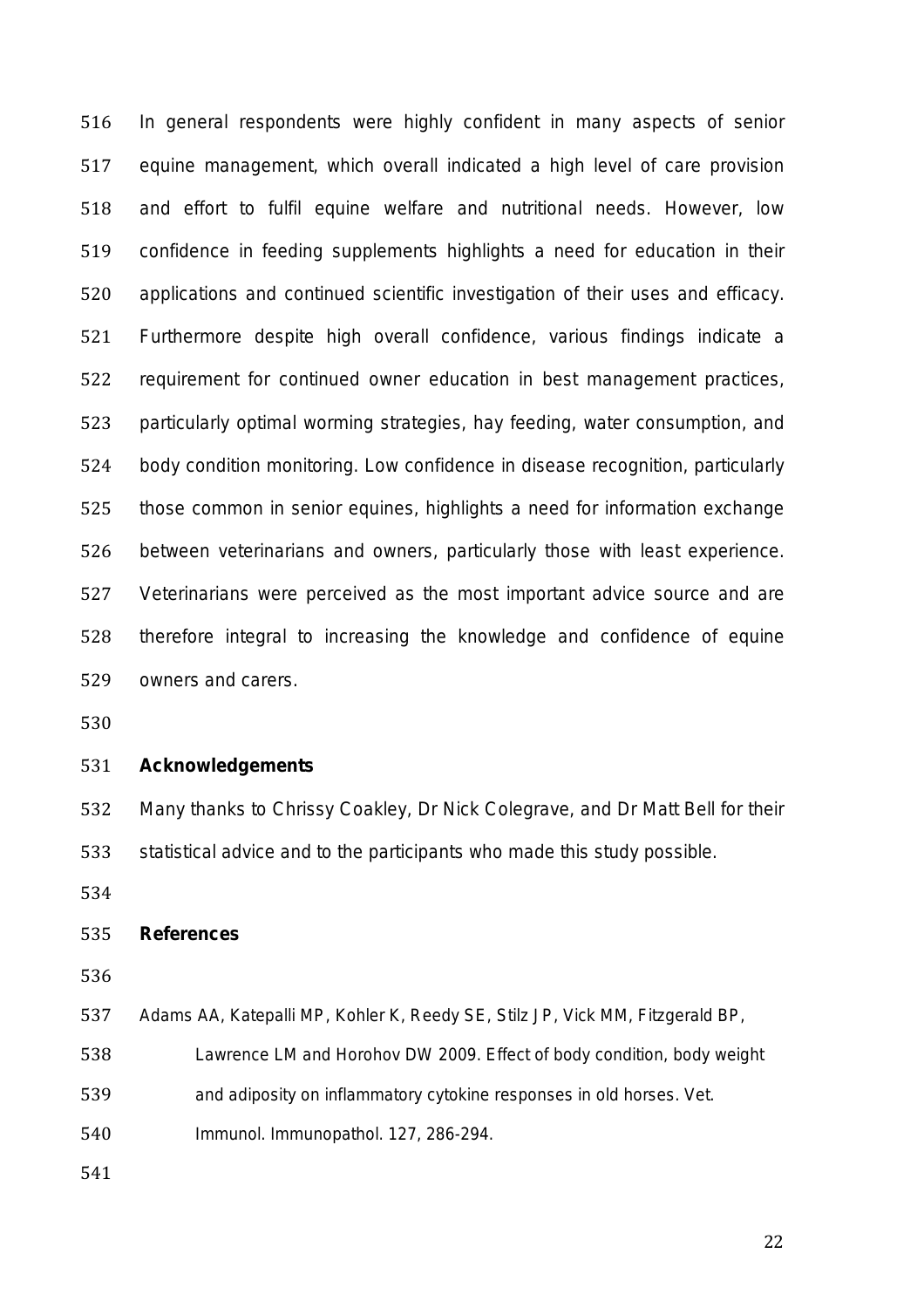| 542 | Alford P, Geller S, Richrdson B, Slater M, Honnas C, Foreman J, Robinson J, Messer           |
|-----|----------------------------------------------------------------------------------------------|
| 543 | M, Roberts M, Goble D, Hood D and Chaffin M 2001. A multicenter, matched                     |
| 544 | case-control study of risk factors for equine laminitis. Prev. Vet. Med. 49, 209-            |
| 545 | 222.                                                                                         |
| 546 | Bernard G, Worku M and Ahmedna M 2009. The Effects of Diatomaceous Earth on                  |
| 547 | Parasite Infected Goats. Bull. Georg. Natl. Acad. Sci. 3(1), 129-135.                        |
| 548 |                                                                                              |
| 549 | Brosnahan MM and Paradis MR 2003a. Demographic and clinical characteristics of               |
| 550 | geriatric horses: 467 cases (1989-1999). J. Am. Vet. Med. Assoc. 223, 93-98.                 |
| 551 |                                                                                              |
| 552 | Carroll CL and Huntington PJ 1988. Body condition scoring and weight estimation of           |
| 553 | horses. Equine Vet. J. 20, 41-45.                                                            |
| 554 |                                                                                              |
| 555 | Chandler KJ, Billson FM and Mellor DJ 2003. Ophthalmic lesions in 83 geriatric               |
| 556 | horses and ponies. Vet. Rec. 153, 319-322.                                                   |
| 557 |                                                                                              |
| 558 | Durham AE, McGowan CM, Fey K, Tamzali Y and van der Kolk JH 2014. Pituitary                  |
| 559 | pars intermedia dysfunction: Diagnosis and treatment. Equine Vet. Education.                 |
| 560 | 26(4), 216-223.                                                                              |
| 561 |                                                                                              |
| 562 | Elzinga S, Nielsen B, Schott H, Rapson J, Robison C, McCutcheon J, Harris P and              |
| 563 | Geor R 2011. Effect of Age on Digestibility of Various Feedstuffs in Horses. J.              |
| 564 | Equine Vet. Sci. 31, 268-269.                                                                |
| 565 | Frape D 2010. Equine Nutrition and Feeding. 4 <sup>th</sup> ed. Markono Print Media Pte Ltd, |
| 566 | Singapore: Wiley-Blackwell.                                                                  |
| 567 |                                                                                              |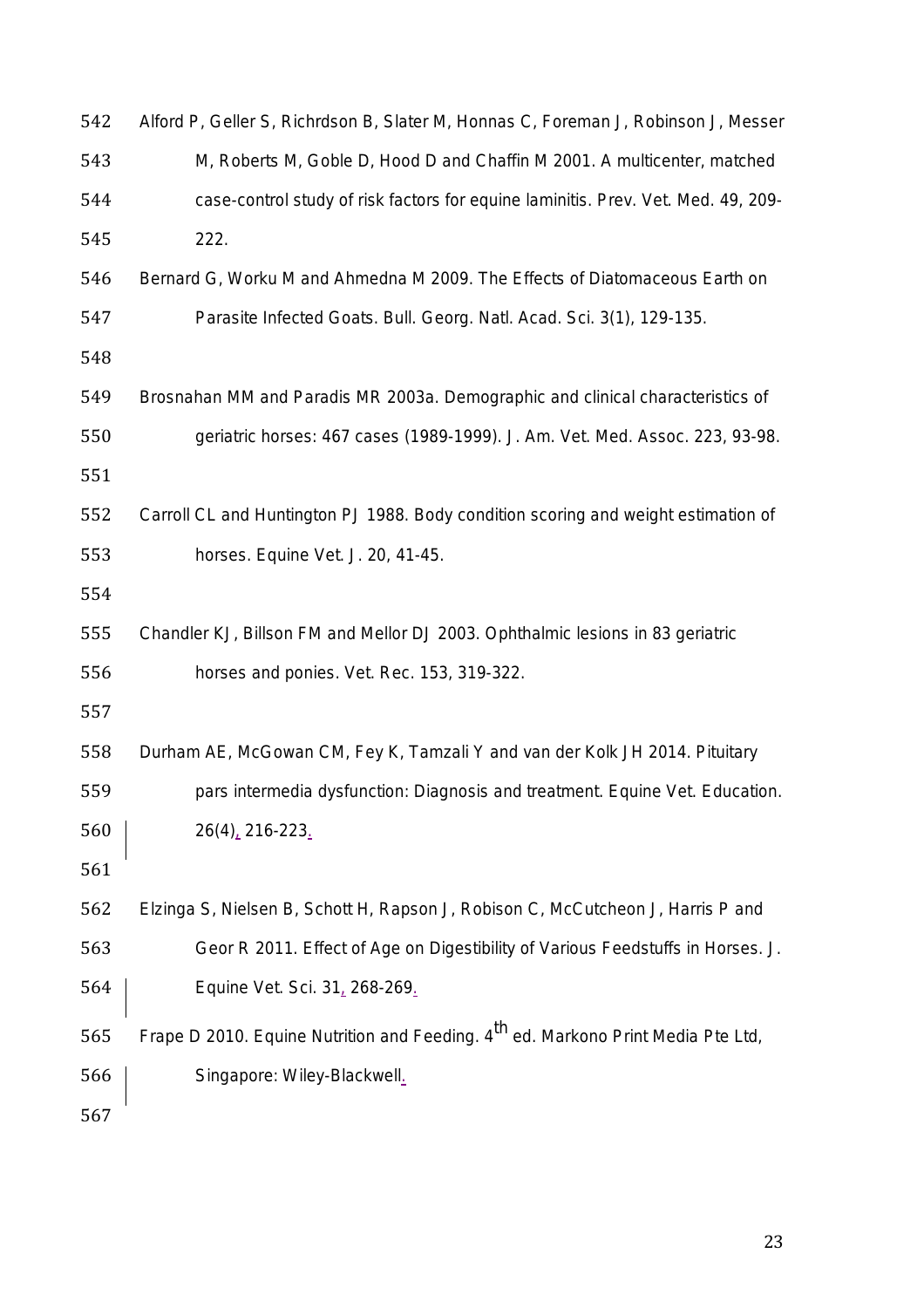| 568 | Geor RJ 2007. Cushing's disease and other problems of the older horse. In: Pagan     |
|-----|--------------------------------------------------------------------------------------|
| 569 | JD, editor. Advances in equine nutrition III. Nottingham, UK: Nottingham             |
| 570 | University Press. pp:447-452.                                                        |
| 571 |                                                                                      |
| 572 | Geor RJ and Harris P 2009. Dietary Management of Obesity and Insulin Resistance:     |
| 573 | Countering Risk for Laminitis. Vet. Clin. N. Am: Equine Pract. 25, 51-65.            |
| 574 |                                                                                      |
| 575 | Hoffman CJ, Lais BS, Costa R and Freeman LM 2009. Survey of Feeding Practices,       |
| 576 | Supplement Use, and Knowledge of Equine Nutrition among a Subpopulation              |
| 577 | of Horse Owners in New England. J. Equine Vet. Sci. 29, 719-726.                     |
| 578 |                                                                                      |
| 579 | Hotchkiss JW, Reid SWJ and Christley RM 2007. A survey of horse owners in Great      |
| 580 | Britain regarding horses in their care. Part 1: Horse demographic                    |
| 581 | characteristics and management. Equine Vet. J. 39, 294-300.                          |
| 582 |                                                                                      |
| 583 | Ireland JL, Clegg PD, McGowan CM, McKane SA and Pinckbeck GL 2011. A cross-          |
| 584 | sectional study of geriatric horses in the United Kingdom. Part 1:                   |
| 585 | Demographics and management practices. Equine Vet. J. 43, 30-36.                     |
| 586 |                                                                                      |
| 587 | Ireland JL, McGowan CM, Clegg PD, Chandler KJ and Pinchbeck GL 2012. A survey        |
| 588 | of health care and disease in geriatric horses aged 30 years or older. The           |
| 589 | Vet. J. 192, 57-64.                                                                  |
| 590 |                                                                                      |
| 591 | Jarvis NG 2009. Nutrition of the Aged Horse. Vet. Clin. N. Am: Equine Pract. 25:155- |
| 592 | 156.                                                                                 |
| 593 |                                                                                      |
| 594 | Lenney E 1977. Women's self-confidence in Achievement settings. Psycho. Bull. 84,    |
| 595 | $1 - 13.$                                                                            |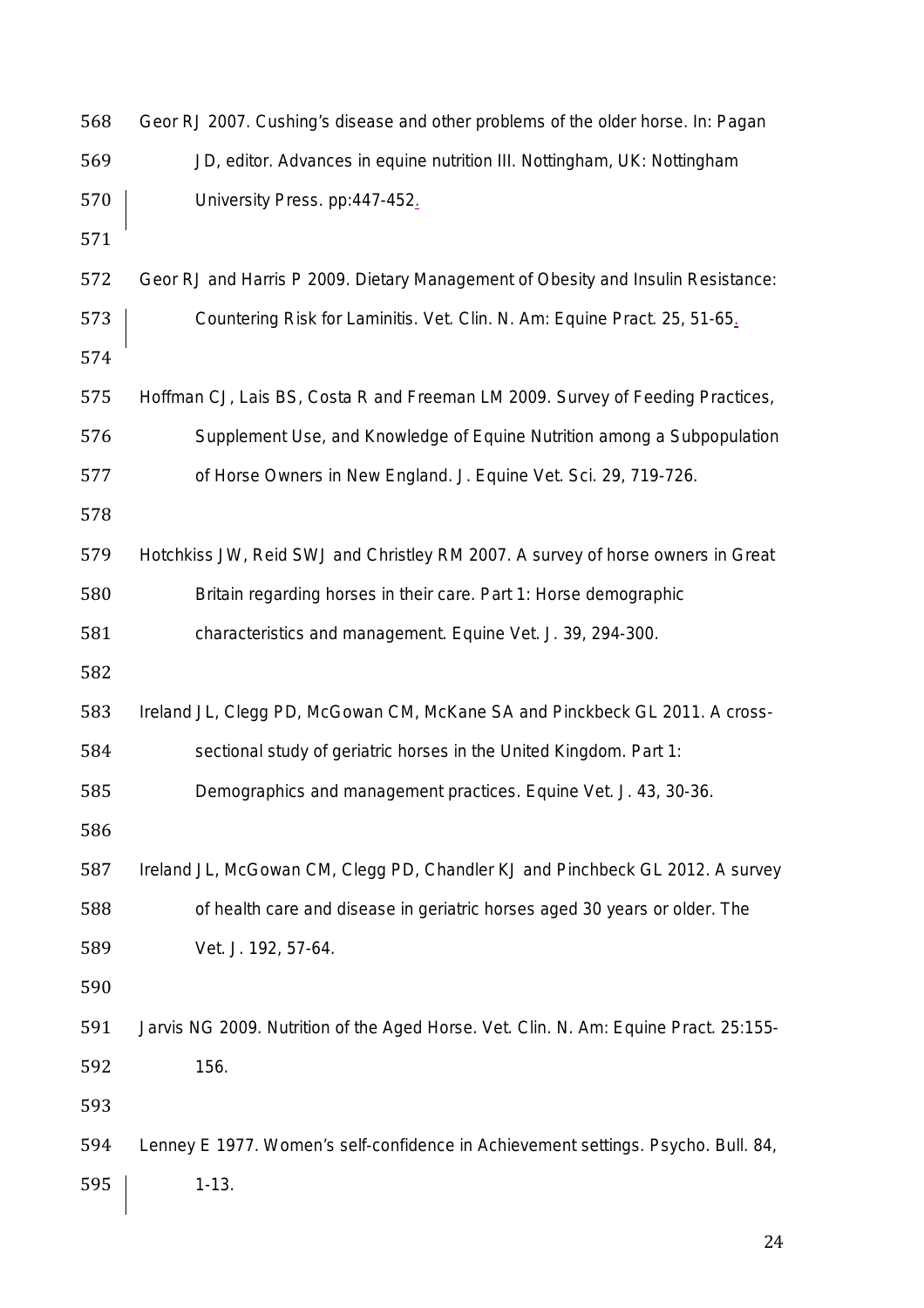| 596 | Lester HE and Matthews JB 20014. Faecal worm egg count analysis for targeting  |
|-----|--------------------------------------------------------------------------------|
| 597 | anthelmintic treatment in horses: Points to consider. Equine. Vet. J. 46, 139- |
| 598 | 145.                                                                           |
| 599 |                                                                                |
| 600 | Mair TS, Pearson GR and Divers TJ 2006. Malabsorption syndromes in the horse.  |
| 601 | Equine Vet. Educ. 18, 299-308.                                                 |
| 602 |                                                                                |
| 603 | McGowan TW, Pinchbeck G, Philips CJC, Perkins N, Hodgson DR and McGowan        |
| 604 | CM 2010. A survey of aged horses in Queensland, Australia. Part 1:             |
| 605 | management and preventative health care. Aust. Vet. J. 88, 420-427.            |
| 606 |                                                                                |
| 607 | Nielsen MK, Monrad J and Olsen SN 2006. Prescription-only anthelmintics—A      |
| 608 | questionnaire survey of strategies for surveillance and control of equine      |
| 609 | strongyles in Denmark. Vet. Parasitol. 135, 47-55.                             |
| 610 |                                                                                |
| 611 | Pirie RS 2013. Recurrent airway obstruction: A review. Equine Vet. J. DOI:     |
| 612 | 10.1111/evj.12204, 1-13.                                                       |
| 613 |                                                                                |
| 614 | Pritchard JC, Burn CC, Barr ARS and Whay HR 2010. Validitiy of indicators of   |
| 615 | dehydration in working horses: A longitudinal study of changes in skin tent    |
| 616 | duraction, mucous membrane dryness and drinking behaviour. Equine Vet. J.      |
| 617 | 40, 558-564.                                                                   |
| 618 | Ralston SL, Malinowski K, Christensen R and Breuer L 2001. Digestion in aged   |
| 619 | horses-revisited. J. Equine. Vet. Sci. 21(7), 310-311.                         |
| 620 |                                                                                |
| 621 | Reavell DG 1999. Measuring and estimating the weight of horses with tapes,     |
| 622 | formulae and by visual assessment. Equine Vet. Educ. 11, 314- 317.             |
| 623 |                                                                                |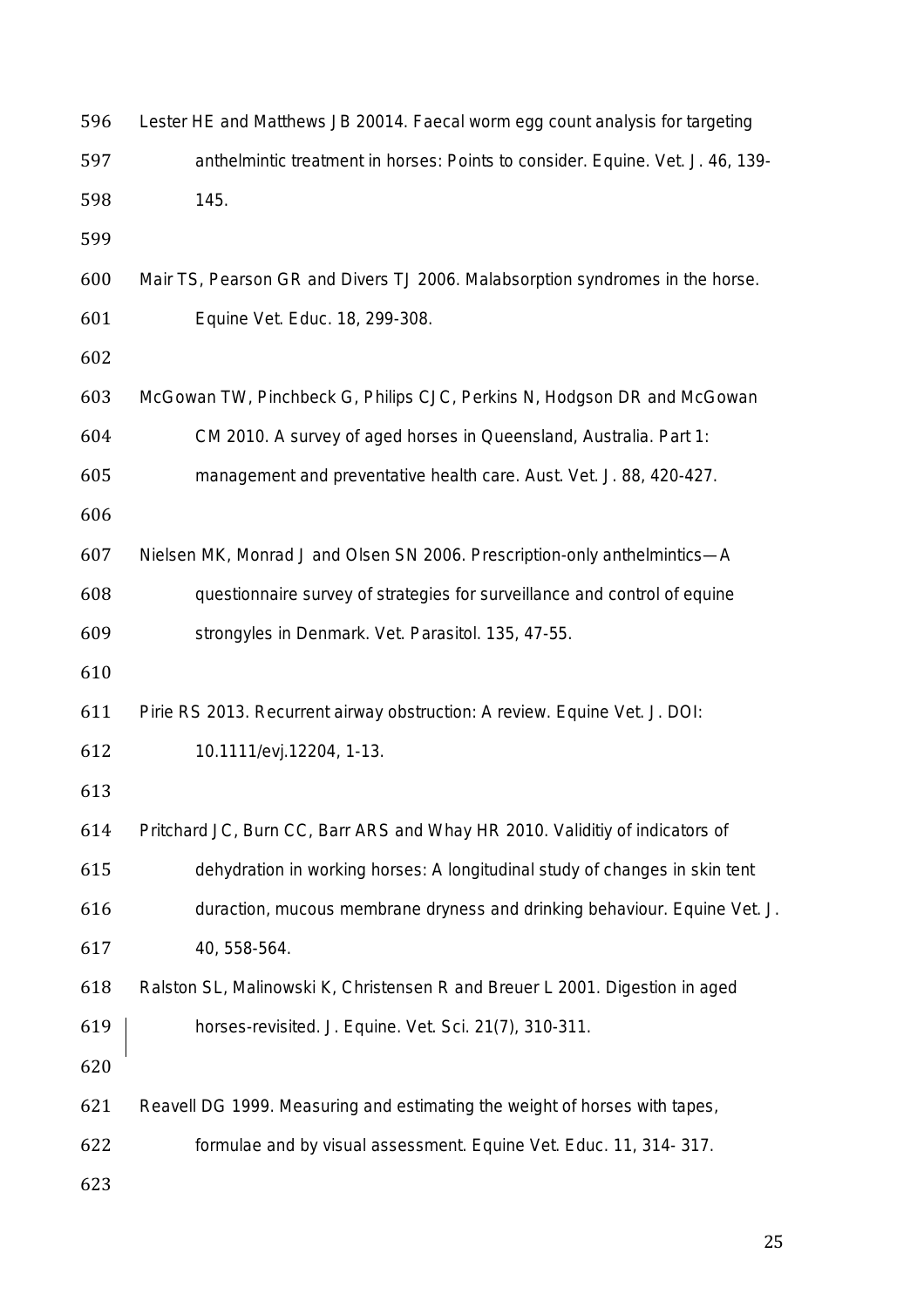| 624 | Roberts JL and Murray J 2013. Survey of Equine nutrition: Perceptions and Practices |
|-----|-------------------------------------------------------------------------------------|
| 625 | of Veterinarians in Georgia, USA. J. Equine Vet. Sci. 33, 454-459.                  |
| 626 |                                                                                     |
| 627 | Siciliano PD 2002. Nutrition and feeding of the geriatric horse. Vet. Clin. N. Am:  |
| 628 | Equine Pract. 18, 491-508.                                                          |
| 629 |                                                                                     |
| 630 | Stratford CH, Lester HE, Morgan ER, Pickles KJ, Relf V, McGorum BC and              |
| 631 | Matthews, J.B. 2014. A questionnaire study of equine gastrointestinal parasite      |
| 632 | control in Scotland. Equine Vet. J. 46, 25-31.                                      |
| 633 |                                                                                     |
| 634 | <b>Figure captions</b>                                                              |
| 635 | Figure 1 Percent of respondents reporting different amounts of equine               |
| 636 | management experience in years, both overall (grey bars) (n=1334) and for           |
| 637 | senior equines specifically, (e16 years) (white bars) (n=1259).                     |
| 638 |                                                                                     |
| 639 | <b>Figure 2</b> Frequency of weight assessment (black bars) and Body condition      |
| 640 | scoring (white bars) reported by respondents (n=732). No significant                |
| 641 | difference in frequency of weight or BCS $(Z = -1.933, p = 0.053)$                  |
| 642 | Figure 3 Frequency of weight assessment methods reported by respondents             |
| 643 | (n=732). Some respondents represented more than once. Other includes                |
| 644 | photographs and monitoring when doing up the girth.                                 |
| 645 | Figure 4 Frequency of different hay feeding methods reported by respondents         |
| 646 | that fed hay (n=1011). Respondents could select multiple responses and              |
| 647 | could therefore be represented more than once.                                      |
|     |                                                                                     |